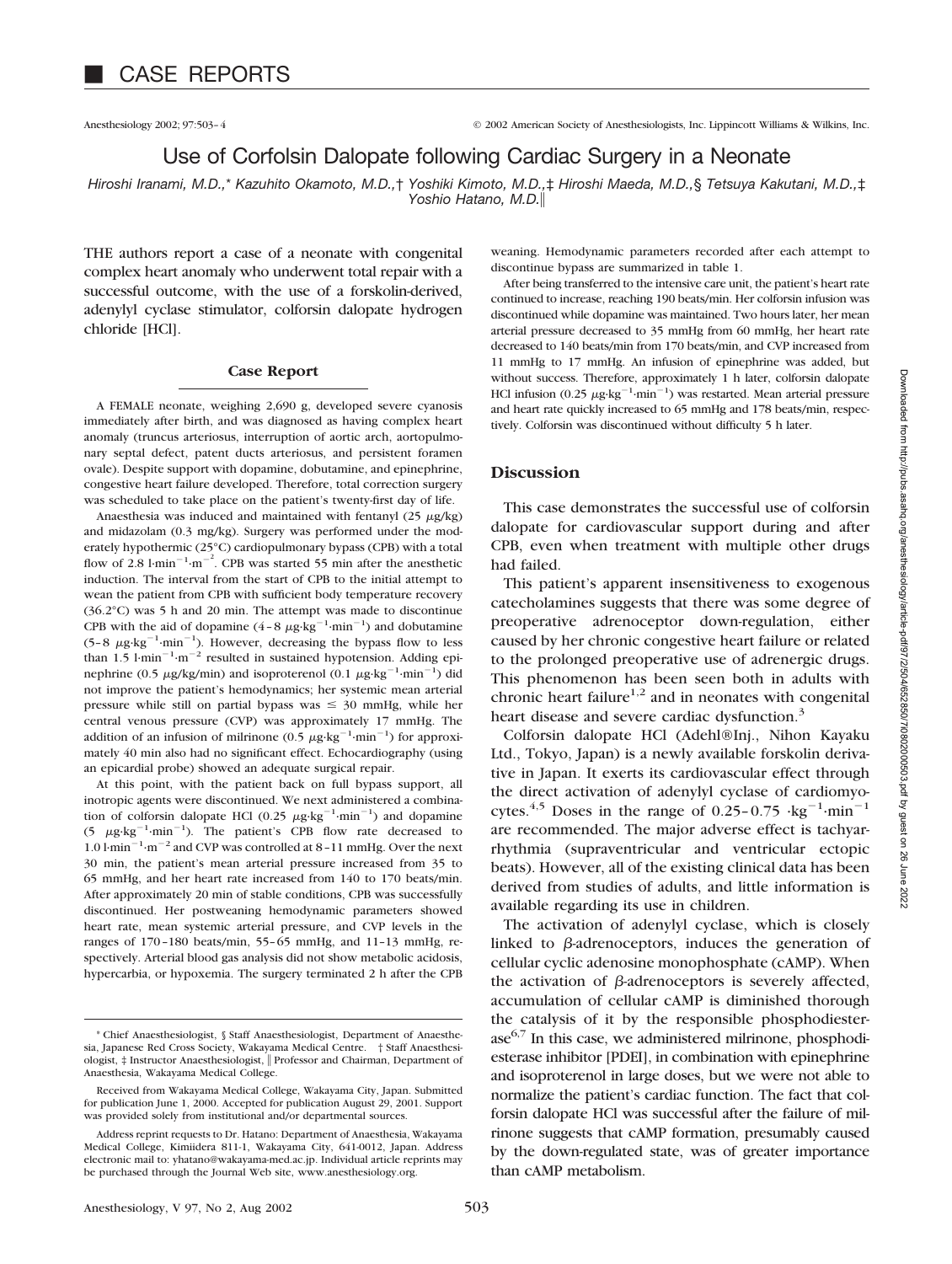### **Table 1. Changes in Hemodynamic Parameters**

| Weaning Trial from CPB                          |       | 1st   |       | 2 <sub>nd</sub> |       | 3rd   |       | 4th   |
|-------------------------------------------------|-------|-------|-------|-----------------|-------|-------|-------|-------|
| Attempts $(\mu g \cdot kg^{-1} \cdot min^{-1})$ |       |       |       |                 |       |       |       |       |
| Dopamine                                        |       | 3     |       | 5               |       | 8     |       | 5     |
| Dobutamine                                      |       | 5     |       | 5               |       | 8     |       |       |
| Epinephrine                                     |       |       |       | 0.5             |       | 0.5   |       |       |
| Isoproterenol                                   |       |       | 0.1   |                 | 0.1   |       |       |       |
| Milrinone                                       |       |       |       |                 |       | 0.5   |       |       |
| Colforcin dalopate                              |       |       |       |                 |       |       |       | 0.25  |
| Heart rate (beats/min)                          | 145   | 150   | 140   | 140             | 155   | 150   | 140   | 170   |
| Systemic blood pressure (mmHg)                  | 65/25 | 60/15 | 45/25 | 50/20           | 65/15 | 60/15 | 60/20 | 90/45 |
| Central venous pressure (mmHa)                  | 17    | 18    | 17    | 17              | 16    | 17    | 17    | 10    |

Table depicts the changes in systemic, central venous pressures, and heart rate after each of the attempts to discontinue from the bypass. Parameters are depicted as pre- and after 30 min attempt values under assisted flow of 1.0 l  $\cdot$  kg<sup>-1</sup>  $\cdot$  m<sub>2</sub>.

In conclusion, we report a case in which the continuous infusion of colforsin dalopate HCl successfully permitted the weaning of a neonate from CPB after correction of a complex congenital cardiac defect, under conditions in which better known inotropic agents had failed.

## **References**

1. Unverferth DA, Blanford M, Kates RE, Leier CV: Tolerance to dobutamine after a 72 hour continuous infusion. Am J Med 1980; 69:262–6

2. Bristow MR, Ginsburg R, Minobe W, Cubicciotti RS, Sageman WS, Lurie K, Billingham ME, Harrison DC, Stinson EB: Decreased catecholamine sensitivity and beta-adrenergic-receptor density in failing human hearts. N Engl J Med 1982; 307:205–11

3. Kozlik R, Kramer HH, Wicht H, Feldmann R, Netz H, Reinhardt D: Distribution of myocardial  $\beta$ -adrenoceptor subtypes and coupling to the adenylate

cyclase in children with congenital heart disease and implications for treatment. J Clin Pharmacol 1993; 33:588–95

4. Hosono M, Takahasi T, Fujita A, Fujihara R, Ishizuka O, Tatee T, Nakamura K: Cardiovascular and adenylate cyclase stimulant properties of NHK477, a novel water-soluble forskolin derivative. J Cardiovasc Pharmacol 1992; 625–34

5. Ishizuka O, Hosono M, Nakamura K: Profile of cardiovascular effects of NHK477, a novel forskolin derivative assessed in isolated blood-perfused dog heart preparations: Comparison with isoproterenol. J Cardiovasc Pharmacol 1992; 20:262–6

6. Bohm M, Beuckelmann D, Brown L, Feiler G, Lorenz B, Nabauer M, Kamkes B, Erdmann E: Reduction of beta-adrenoceptor density and evaluation of positive inotropic responses in isolated, diseased human myocardium. Eur Heart J 1988; 9:844–52

7. Feldman MD, Copelas BS, Gwathmey JK, Phillips P, Warren SE, Schoen FJ, Grossman W, Morgan JP: Deficient production of cyclic AMP: pharmacologic evidence of an important cause of contractile dysfunction in patients with end-stage heart failure. Circulation 1987; 75:331–9

Anesthesiology 2002; 97:504–6 © 2002 American Society of Anesthesiologists, Inc. Lippincott Williams & Wilkins, Inc.

# Successful Treatment of Delayed Onset Paraplegia after Suprarenal Abdominal Aortic Aneurysm Repair

*Stuart J. Weiss, M.D., Ph.D.,*\* *Michael S. Hogan, B.Sc.,*† *Michael L. McGarvey, M.D.,*‡ *Jeffrey P. Carpenter, M.D.,*§ *Albert T. Cheung, M.D.*\*

PARAPLEGIA is a well-recognized complication of thoracic aortic aneurysm (TAA) repair, but rarely occurs after abdominal aortic aneurysm (AAA) repair. $1,2$  In most reported cases of postoperative paraplegia, it is difficult to identify the exact time of onset for the event, the factors that may have contributed to the development of spinal cord ischemia, or whether therapeutic interventions were effective. In the case described in this article, the delayed onset of paraplegia in the postoperative period after repair of a suprarenal AAA temporally followed an episode of hypotension, suggesting that the neurologic deficit was caused by hypoperfusion. Acute diagnosis and interventions directed to increase spinal cord perfusion by increasing arterial pressure and decreasing lumbar cerebrospinal fluid (CSF) pressure were immediately effective in reversing paraplegia, and led subsequently to full neurologic recovery.

#### **Case Report**

A 76-yr-old, 58-kg man was hospitalized for elective repair of a 5.5  $\times$ 7 cm suprarenal AAA. The patient's medical history was notable for hypertension, mesenteric artery stenosis, and infrarenal aortobifemoral bypass graft repair with right nephrectomy 12 yr ago. Aortic angiography demonstrated absence of the inferior mesenteric artery, occlu-

Associate Professor, \* Department of Anesthesiology, § Department of Surgery, ‡ Assistant Professor, Department of Neurology, University of Pennsylvania, Philadelphia, Pennsylvania. † Medical Student, Royal College of Surgeons in Ireland, Dublin, Ireland.

Received from the Departments of Anesthesiology, Neurology, and Surgery, University of Pennsylvania, Philadelphia, Pennsylvania. Submitted for publication October 1, 2001. Accepted for publication January 23, 2002. Support was provided solely from institutional and/or departmental sources.

Address reprint requests to Dr. Cheung: Division of Cardiothoracic and Vascular Anesthesia, University of Pennsylvania, 3400 Spruce Street, Ravdin 4 Courtyard, Philadelphia, Pennsylvania 19104-4283. Address electronic mail to: Cheungal@mail.med.upenn.edu. Individual article reprints may be purchased through the Journal Web site, www.anesthesiology.org.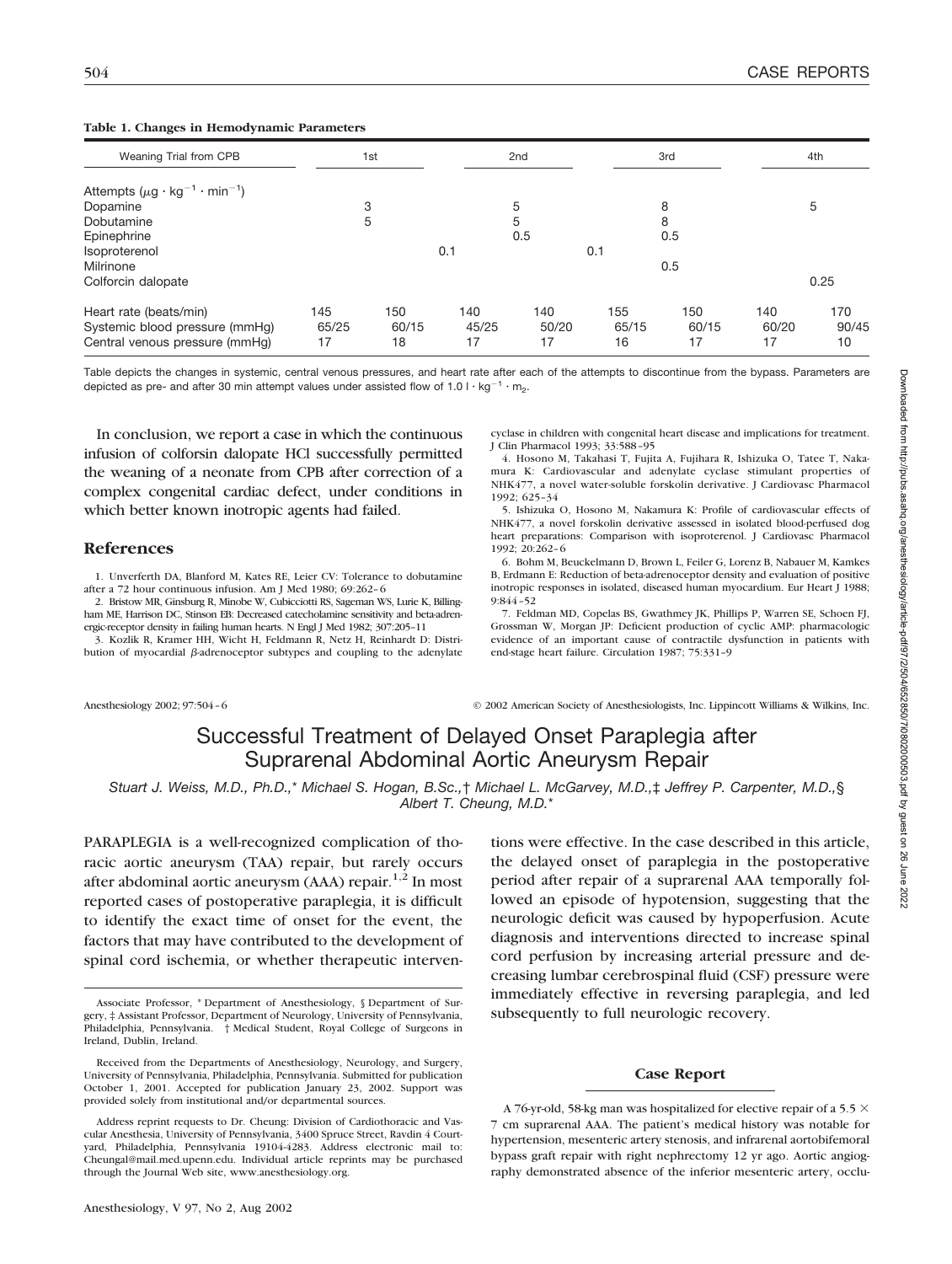

**Fig. 1. Systolic (SBP), diastolic (DBP), and mean arterial pressures (MAP) in the immediate postoperative period in relation to postoperative events and intravenous vasopressor infusion doses are shown. After arrival to the surgical intensive care unit at 11:45 AM, the patient became hypotensive at 12:30 PM (event A), and developed paraplegia at 12:45 PM. A lumbar cerebrospinal fluid drain was inserted and functioning at 1:25 PM. Bilateral lower extremity motor strength and sensation returned at 2:00 PM (event B) and neurologic examination demonstrated normal symmetrical motor strength and sensation in the lower extremities at 7:30 PM (event C). The hemoglobin concentration was 13.8 g/dl at 1:15 PM.**

sion of the celiac and superior mesenteric arteries, and ostial stenosis of the left renal artery.

An epidural catheter was inserted into the T7–T8 thoracic vertebral interspace. General anesthesia was induced by thiopental, fentanyl, and cisatracurium. Anesthesia was maintained with inhaled isoflurane, cisatracurium, and a continuous infusion of bupivacaine 0.05% and fentanyl 2  $\mu$ g/ml at a rate of 6 ml/h *via* the epidural catheter. The right radial artery and pulmonary artery pressures were monitored. The aneurysm was approached through a left retroperitoneal incision. After the intravenous administration of heparin 5,000 USP units and mannitol 25 g, the aorta was cross-clamped at the level of the diaphragm. A 20 mm Dacron graft (Sulzer Vascutek Gelweave™, Sulzer Vascutek, Austin TX) was interposed between the proximal end of the previous infrarenal aortic bifurcation graft and the aorta at the level of celiac artery. A 6 mm Dacron graft was used to bypass the superior mesenteric artery. The aorta was cross-clamped for 40 min. At the end of surgery, protamine 25 mg was administered intravenously. The hemoglobin concentration of the patient was 10.5 g/dl. His trachea was extubated in the operating room, and the patient had normal motor strength in all four extremities.

Neurologic assessment performed upon admission to the intensive care unit (ICU) verified intact motor and sensory function in all extremities. Forty-five minutes after arrival to the intensive care unit the patient's mean arterial pressure (MAP) decreased from 78 mmHg to 48 mmHg (fig. 1). Shortly thereafter, the patient reported weakness and loss of sensation in the lower extremities. Examination by a

neurologist demonstrated flaccid paralysis and paraplegia extending to the T10 thoracic dermatome. MAP was increased to 75 mmHg by discontinuing the epidural infusion and increasing dopamine to 6  $\mu$ g · kg<sup>-1</sup> · min<sup>-1</sup> intravenously. In addition, phenylephrine 50  $\mu$ g intravenous bolus, 250 ml of packed red blood cells, and 5.5 l of normal saline were administered. After the arterial pressure increased, the patient was able to move his left leg weakly. Intravenous norepinephrine 3-6  $\mu$ g/min and intravenous epinephrine 3-4  $\mu$ g/min<sup>-1</sup> were then started in an effort to keep the MAP in the range of 95–105 mmHg. A 0.7 mm ID lumbar CSF drainage catheter (MoniTorr  $ICP^{TM}$ , Clinical Neuro Systems, Exton, PA) inserted 7 cm into the subarachnoid space *via* a 14-gauge Tuohy needle at the L3–L4 vertebral interspace measured a lumbar CSF pressure of 12 mmHg (fig. 1). Clear CSF, 15 ml was immediately drained, and 10 ml of CSF was drained every hour for a lumbar CSF pressure greater than 10 mmHg. Bilateral lower extremity motor strength and sensation gradually recovered and returned to normal over the next 60 min. The arterial pressure improved, permitting the discontinuation of norepinephrine, epinephrine, and a reduction of the dopamine dose to 3  $\mu$ g · kg<sup>-1</sup> · min<sup>-1</sup>. Neurologic examination 7 h later demonstrated normal symmetrical motor strength in the lower extremities, no sensory deficits, and hyperreflexia. The lumbar CSF catheter was occluded 48 h later and then removed at 72 h after surgery. There were no further episodes of paraplegia, and the patient was discharged 23 days after the operation with no neurologic deficits.

## **Discussion**

Postoperative paraplegia after AAA repair has an estimated incidence between  $0.15 - 0.3\%$ <sup>2</sup> Although the precise mechanism of paraplegia after aortic reconstruction remains to be established, factors that increased the risk in the case described were the presence of extensive peripheral vascular disease, previous replacement of the infrarenal aorta with a bifurcated graft, suprarenal position of the aneurysm, need for a supraceliac aortic cross clamp, and onset of hypotension in the immediate postoperative period. Investigators have suggested that the lumbar, iliolumbar, and lateral sacral arteries of the hypogastric and pelvic circulation are important sources of blood flow to vessels supplying the caudal portion of the spinal cord.<sup>2–3</sup> In the presence of occlusive disease of the aortoiliac arteries, the hypogastric and pelvic circulation may be supplied by collaterals from the hypogastric, inferior mesenteric, or superior mesenteric arteries.<sup>4</sup> Previous aortobifemoral bypass grafting with prior sacrifice of the inferior mesenteric artery and severe occlusive atherosclerotic disease of the mesenteric vessels in this patient were likely to have severely compromised the collateral blood supply to the spinal cord arising from the hypogastric and pelvic circulation. In this situation, it was likely that the further decrease in spinal cord perfusion as a consequence of hypotension was a primary event that contributed to the development of spinal cord ischemia in a watershed distribution. In previous reports, hypotension has also been implicated as a factor that contributed to ischemic infarction of the spinal cord.<sup>5-8</sup>

Combined general anesthesia and epidural analgesia with a very dilute concentration of local anesthetic per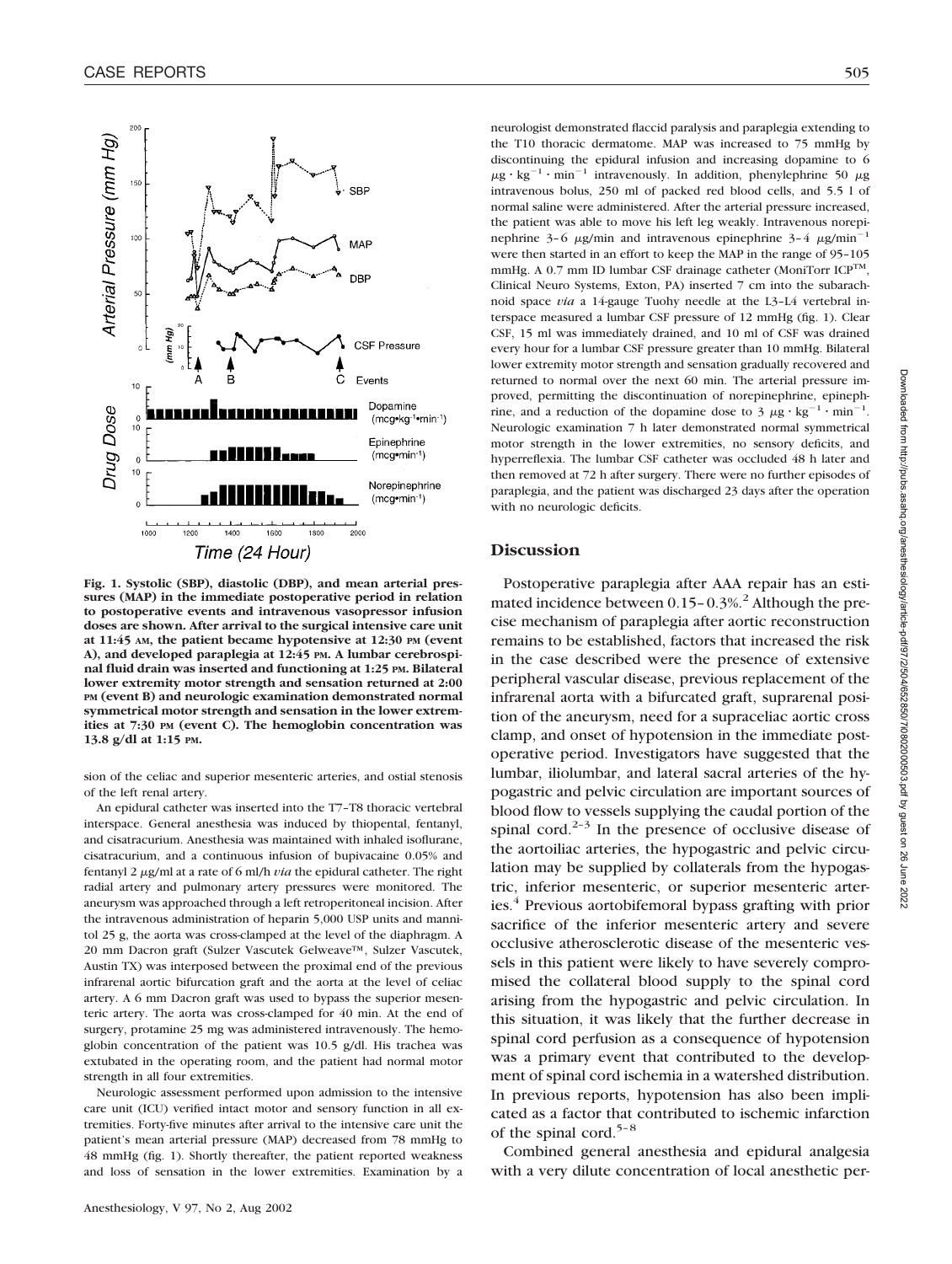mitted early neurologic evaluation and the immediate diagnosis of paraplegia caused by spinal cord ischemia. Clinical experience has indicated that continuous epidural infusion of bupivacaine 0.05% and fentanyl  $2 \mu g/ml$  started during surgery produces satisfactory analgesia without impairment of motor function.<sup>9</sup> Although epidural hematoma or local anesthetic-induced motor blockade were considered, the acute onset of paraplegia and complete sensory loss in the early postoperative period was most consistent with spinal cord ischemia.

Emergency treatment of paraplegia with vasopressor therapy to augment the arterial pressure and lumbar CSF drainage to decrease the lumbar CSF pressure was immediately initiated to increase the net spinal cord perfusion pressure. Lumbar CSF drainage to prevent postoperative paraplegia after aortic surgery has been advocated, but its effectiveness for the treatment of delayed onset postoperative paraplegia remains controversial.<sup>2,10–15</sup> The specific use of vasopressor therapy for the treatment of spinal cord ischemia has not been studied, but the presumed ischemic etiology of the complication prompted its use. Norepinephrine and epinephrine were chosen in an effort to increase both the arterial pressure and cardiac output. Multiple vasopressor agents at relatively high doses were required initially to generate a MAP greater than 90 mmHg. Recovery of neurologic function coincided with the increased arterial pressure. It was possible that hypotension at the onset of spinal cord ischemia may have also been caused by ischemia-induced autonomic dysfunction as in the syndrome of spinal or neurogenic shock. Ischemia-induced autonomic dysfunction would explain also the need for vasopressor therapy during the event and the spontaneous recovery of arterial pressure after the return of neurologic function.

Cases of delayed onset of paraplegia in the postoperative period after AAA have been reported, but their frequency has been difficult to determine because not all patients have neurologic assessments immediately after surgery.<sup>5,16-17</sup> In contrast to paraplegia detected upon emergence from general anesthesia, delayed onset of paraplegia indicates that the vascular supply to the spinal cord was not irreversibly damaged as a consequence of surgery.<sup>15</sup> Delayed onset of paraplegia suggests that postoperative events such as hypotension, increased CSF pressure, or embolization, may have triggered the onset of neurologic dysfunction in patients at risk for spinal cord ischemia.<sup>14-15</sup> Based on this pathophysiology, it is reasonable to predict that delayed onset paraplegia is reversible and will respond to treatment with interventions directed at increasing spinal cord perfusion. Full or partial recovery from delayed onset paraplegia after AAA or TAA repair has been reported, but standard treatment algorithms for this complication have not yet been developed or tested.

The events of this case challenge earlier presumptions that postoperative paraplegia is an unavoidable, unpredictable, and untreatable complication of aortic reconstruction.<sup>2,10,14</sup> Although it was not possible to determine with certainty the precise mechanism of postoperative paraplegia and the relative contribution of individual treatment interventions, the additive effect of the treatment strategy to increase spinal cord perfusion pressure was temporally followed by the recovery of neurologic function. Considering the severity of this complication and its associated morbidity, early implementation of this treatment algorithm can be justified while awaiting additional evidence to support its clinical effectiveness.

## **References**

1. Martin GH, O'Hara PJ, Hertzer NR, Mascha EJ, Krajewski LP, Beven EG, Clair DG, Ouriel K: Surgical repair of aneurysms involving the suprarenal, visceral, and lower thoracic aortic segments: Early results and late outcome. J Vasc Surg 2000; 31:851–62

2. Rosenthal D: Spinal cord ischemia after abdominal aortic operation: Is it preventable? J Vasc Surg 1999; 30:391–9

3. Safi HJ, Miller CC, Azizzadeh A, Iliopoulos DC: Observations on delayed neurologic deficit after thoracoabdominal aortic aneurysm repair. J Vasc Surg 1997; 26:616–22

4. Chaikof EL, Salam AA: Neurologic complications of abdominal aortic reconstruction, Current Therapy in Vascular Surgery, 3rd edition. Edited by Erns CB, Stanley JC. St. Louis, Mosby-Year Book, 1995, pp 278–82

5. Hands LJ, Collin J, Lamont P: Observed incidence of paraplegia after infrarenal aortic aneurysm repair. Br J Surg 1991; 78:999–1000

6. Gloviczki P, Cross SA; Stanson AW, Carmichael SW, Bower TC, Pairolero PC, Hallett JW, Toomey BJ, Cherry KJ: Ischemic injury to the spinal cord or lumbosacral plexus after aorto-iliac reconstruction. Am J Surg 1991; 162:131–6

7. Lynch DR, Dawson TM, Raps EC, Galetta SL: Risk factors for neurologic complications associated with aortic aneurysms. Arch Neurol 1992; 49:284–8 8. Singh U, Silver JR, Welply NC: Hypotensive infarction of the spinal cord.

Paraplegia 1994; 32:314–22 9. Cohen SE, Yeh JY, Riley ET, Vogel TM: Walking with labor epidural analgesia: The impact of bupivacaine concentration and a lidocaine-epinephrine test dose. ANESTHESIOLOGY 2000; 92:387–92

10. Ling E. Arellano R: Systematic overview of the evidence supporting the use of cerebrospinal fluid drainage in thoracoabdominal aneurysm surgery for prevention of paraplegia. ANESTHESIOLOGY 2000; 93:1115–22

11. Azizzadeh A, Huynh TT, Miller CC, Safi HJ: Reversal of twice-delayed neurologic deficits with cerebrospinal fluid drainage after thoracoabdominal aneurysm repair: a case report and plea for a national database collection. J Vasc Surg 2000; 31:592–8

12. Hollier LH, Money SR, Naslund TC, Proctor CD, Buhrman WC, Marino RJ, Harmon DE, Kazmier FJ: Risk of spinal cord dysfunction in patients undergoing thoracoabdominal aortic replacement. Am J Surg 1992; 164:210–4

13. Hill AB, Kalman PG, Johnston KW, Vosu HA: Reversal of delayed-onset paraplegia after thoracic aortic surgery with cerebrospinal fluid drainage. J Vasc Surg 1994; 20:315–7

14. Heller LB and Chaney MA: Paraplegia immediately following removal of a cerebrospinal fluid drainage catheter after thoracoabdominal aortic aneurysm surgery. ANESTHESIOLOGY 2001; 95:1285–7

15. Ortiz-Gomez JR, Gonzalez-Soliz FJ, Fernandez-Alonso L, Bilbao JI: Reversal of acute paraplegia with cerebrospinal fluid drainage after endovascular thoracic aortic aneurysm repair. ANESTHESIOLOGY 2001; 95:1288–9

16. Rutegård, NJ, Janunger KG: Abdominal aortic aneurysma with postoperative delayed paraparesis. Eur J Surg 1991; 157:235–6

17. Alonso LF, Gomez IA: Transient paraplegia following elective infrarenal aortic aneurysm repair. J Cardiovasc Surg 1999; 40:707–9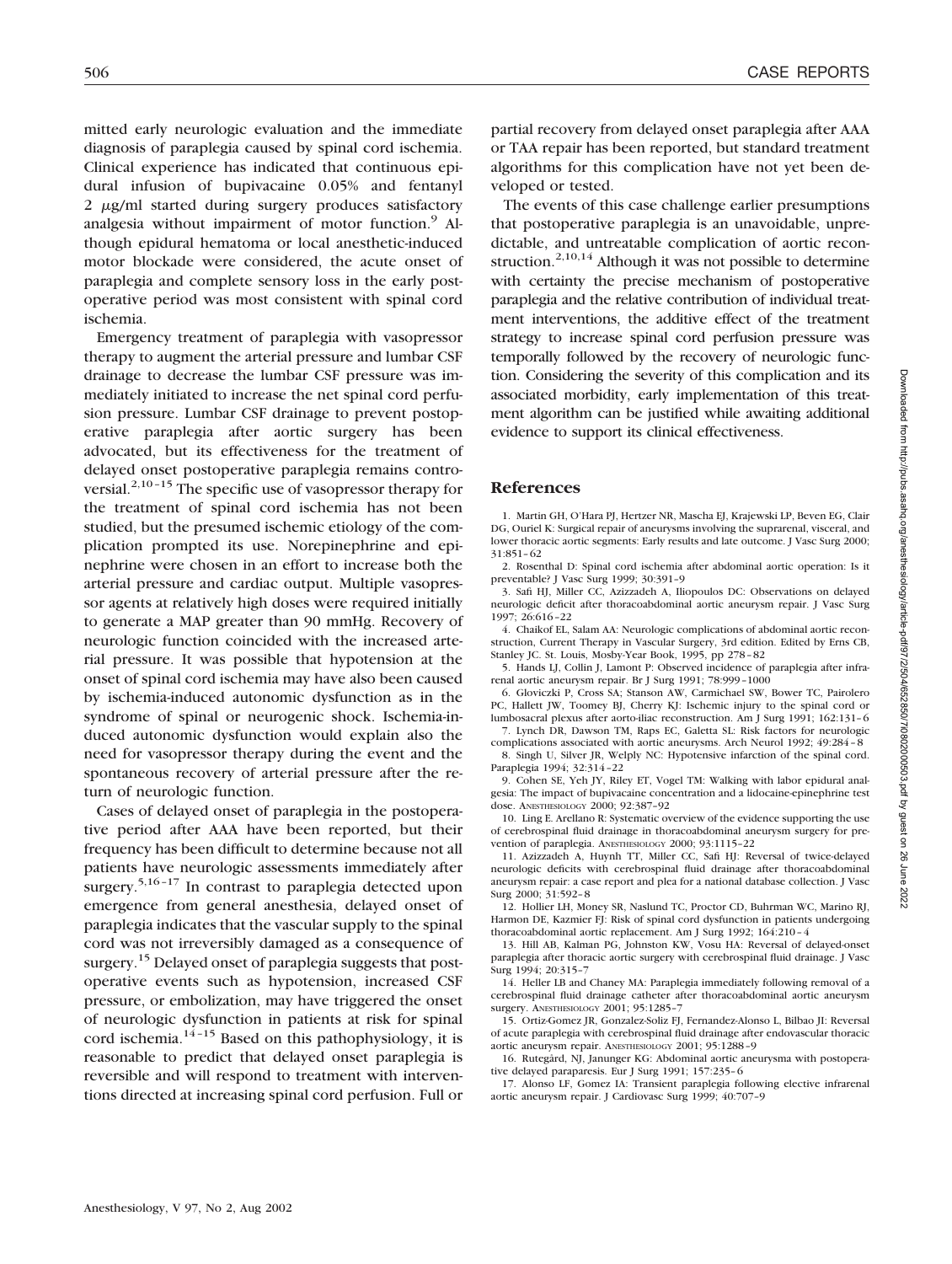Anesthesiology 2002; 97:507–8 © 2002 American Society of Anesthesiologists, Inc. Lippincott Williams & Wilkins, Inc.

# Atypical Presentation of Malignant Hyperthermia

*Thomas J. Evans, M.S., C.R.N.A.,*\* *Cynthia M. Parent, M.S., C.R.N.A.,*† *Michael P. McGunigal, M.D.*‡

MALIGNANT hyperthermia (MH) is a potentially fatal hypermetabolic response to volatile inhalation agents and succinylcholine that may have variable presentations. The authors describe an unusual presentation with late onset of malignant hyperthermia after laparoscopic cholecystectomy, with rhabdomyolysis as the principal sign.

### **Case Report**

A 52-yr-old white male (height, 170 cm; weight 100 kg) with chronic biliary colic presented for laparoscopic cholecystectomy. The patient's medical history consisted of hypertension, obstructive sleep apnea with use of a nocturnal continuous positive airway pressure device, gastric esophageal reflux disease, gastritis, osteoarthritis, and gout. Past surgeries were a right toe repair using local anesthesia in 1968 and a thoracocentesis for pleurisy in 1983, both uneventful. The anesthetic for the thoracocentesis was unknown to the patient. Current medications included lisinopril, atenolol, hydrocholorothiazide, omeprazole, and cholchicine. The patient denied any personal or family history of anesthetic complications. Routine preoperative laboratory blood analysis (complete blood count and liver function tests) and electrocardiogram were unremarkable. The patient took his usual medications the day of surgery.

After premedication with 2g cefoxitin, 10 mg metoclopramide, 0.2 mg gylcopyrrolate, and 1 mg midazolam, anesthesia was induced at  $7:38$  AM with 100  $\mu$ g fentanyl, 50 mg lidocaine, 200 mg propofol, and 160 mg succinylcholine. A rapid sequence intubation was performed. After fasciculation, we noted what was thought to be masseter muscle rigidity. However, this resolved in approximately 10 s and uneventful laryngoscopy and intubation was performed. Transient diaphoresis was also noted. The temperature from the liquid crystal skin strip placed on the patient's forehead read 37.0°C. There was no peripheral rigidity or skin discoloration. The patient's heart rate remained at 70–75 beats/min. The initial end-tidal carbon dioxide was 48 mmHg, but slowly decreased with normal tidal volumes. Because of the initial episode of jaw rigidity and diaphoresis, there was an index of suspicion for MH and a possible course of action was discussed in the operating room. However, there were no other signs or symptoms to further increase our index of suspicion, and it was decided to continue with the surgery and anesthesia without altering our plan. In addition, since this was a rapid sequence induction, we questioned if we had attempted to open the jaw before complete relaxation. Anesthesia was maintained with desflurane and oxygen, and mivacurium was used for muscle relaxation. A total of 250  $\mu$ g of fentanyl was administered. The intraoperative course was uneventful. Minute ventilation was set at

approximately 9 l/min. Heart rate ranged 65–85 beats/min, and skin temperature read 37.0–37.2°C. End-tidal carbon dioxide remained 38–40 mmHg. Operative and anesthesia time totaled 80 min. Ketorolac 30 mg was given before extubation. The patient was admitted to the Postanesthesia Care Unit and observed for 30 min. The patient was afebrile and vital signs remained stable with heart rate ranging from 78–88 beats/min. He was subsequently discharged to the ward in stable condition.

The patient arrived on the ward at 9:15 AM , with a recorded oral temperature of 36.6°C, heart rate of 78 beats/min, respiratory rate of 16, and blood pressure of 157/88. At 1:00 PM, the patient noticed cola colored urine upon urination. He immediately notified the nursing personnel. There was no dysuria, but the patient now complained of muscle aches in the jaw, neck, triceps, and lower back. The last recorded oral temperature at 12:20 PM was 37.3°C. Both the surgery and anesthesia departments were notified, and the initial impression was myoglobinuria secondary to rhabdomyolysis. Aggressive intravenous hydration was ordered. An arterial blood gas was essentially normal (pH 7.41, CO<sub>2</sub> 36 mmHg, O<sub>2</sub> 72 mmHg, HCO<sub>3</sub> 24 mEq/l). The family history was reinvestigated, but the patient and his wife denied any usual events. The Malignant Hyperthermia Hotline was contacted at approximately 3:30 PM and following discussion with the consultant, a late MH reaction was suspected. A complete work-up was begun and the patient was transferred to the intensive care unit. The initial creatine kinase (CK) was 100,030 U/l (table 1), sodium 141 mEq/l, potassium 4.5 mEq/l, chloride 104 mEq/l,  $CO<sub>2</sub>$  23 mEq/l, BUN 17 mg/dl, creatinine 1.0 mg/dl, and glucose 88 mg/dl. The urinalysis was reported as red, turbid,  $2+$  bilirubin,  $3+$  protein, and  $3+$  occult blood. The urine myoglobin was 796,000 mg/l. Subsequent complete blood counts and coagulation studies were normal. The patient's oral temperature at 3:20 PM was 38.5°C, and at 5:30 PM peaked to 38.8°C. Cooling measures were initiated. Once again, the patient and his wife were questioned, and the history of a teenage nephew (patient's side) who died years ago from "anesthesia" during surgery was disclosed, with the qualification that "it is not talked about in our family." The specifics were unknown. In addition, the patient admitted to self-administration of testosterone intramuscularly, herbal supplements, and also to a history of muscle cramps. Furthermore, the patient stated he was recently prescribed simvastatin (Zocor® Merck & Co., Inc. Whitehouse Station, ND. None of this information had been disclosed before surgery.

Treatment included dantrolene, aggressive hydration with normal saline, diuresis supported with furosemide, sedation, and antiemetics. Dantrolene 100 mg (1 mg/kg) was given intravenously every 4–6 h, a total of five times, then changed to 100 mg orally every 6 h for three doses. Intravenous labetalol and hydralazine were required for control of a hyperdynamic state consisting of tachycardia and hypertension, most likely brought on by a positive fluid balance and preexisting hypertension. During the course of treatment, the patient's complaints included weakness, fatigue, and nausea, and were attributed to the dantrolene, as they would exacerbate immediately after each dose. He also experienced shortness of breath, most likely caused by the positive fluid balance, as evidenced by chest radiograph. However, aggressive hydration and diuresis was initially necessary to prevent the possibility of acute tubular necrosis from myoglobinuria. By instituting his usual antihypertensive medication, hemodynamics was better controlled.

The patient spent approximately 48 h in the intensive care unit, and was subsequently transferred to the surgical ward in satisfactory condition. Appropriate counseling of the patient and family was completed, and the patient was registered in the North American Malignant Hyperthermia Registry. The patient spent approximately 24 h on the

<sup>\*</sup> Lieutenant Colonel, U.S.A.F. Nurse Corps and Assistant Chief Nurse Anesthetist, † Captain, U.S.A.F. Nurse Corps, and Staff Nurse Anesthetist, ‡ Lieutenant Colonel, U.S.A.F. M.C., and Medical Director of Anesthesia.

Received from 3rd Medical Group, U.S.A.F. Hospital, Department of Anesthesia, Elmendorf Air Force Base, Alaska. Submitted for publication October 5, 2001. Accepted for publication January 24, 2002. Support was provided solely from institutional and/or departmental sources. The information is not to be construed as official or as reflecting the views of the U.S. Department of the Air Force or the U.S. Department of Defense.

Address reprint requests to Thomas J. Evans, M.S., C.R.N.A., 3rd Medical Group, 5955 Zeamer Avenue, U.S.A.F. Hospital, Department of Anesthesia, Elmendorf Air Force Base, Alaska 99506. Address electronic mail to Thomas.Evans@elmendorf.af.mil. Individual article reprints may be purchased through the Journal Web site, www.anesthesiology.org.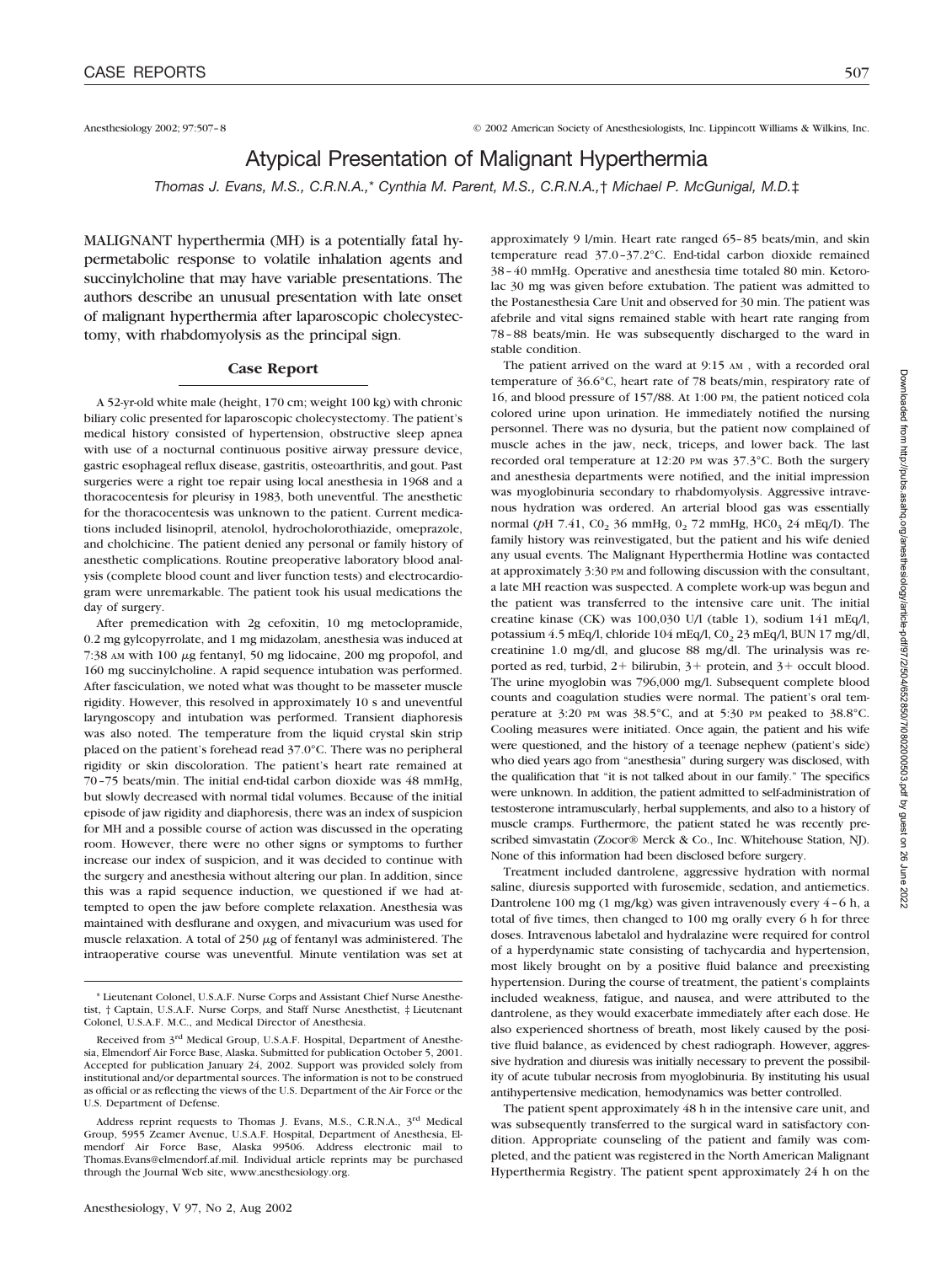| Day 1              |                    |                     | Day 2            |         | Day 3  |         | Day 4  |  |
|--------------------|--------------------|---------------------|------------------|---------|--------|---------|--------|--|
| Time               | СK                 | Time                | СK               | Time    | СK     | Time    | СK     |  |
| 3:00 PM            | 100.030            | 5:30 AM             | 104,270          | 8:30 AM | 50.547 | 6:00 AM | 16,438 |  |
| 5:30 PM<br>7:00 PM | 103,000<br>133,270 | 11:30 AM<br>6:00 PM | 94,483<br>81,240 |         |        |         |        |  |
| 10:30 PM           | 153.170            | 11:30 PM            | 69,160           |         |        |         |        |  |

**Table 1. Creatine Kinase Levels**

 $CK =$  creatine kinase levels  $U/I$ 

surgical ward tolerating a regular diet, with pain well managed with oral analgesics, and was subsequently discharged. The patient had a full recovery with no evidence of renal failure.

Five months later, the patient underwent muscle biopsy for evaluation of susceptibility to malignant hyperthermia at University of California Medical Center, Davis, CA. The *in vitro* contracture test (IVCT) was performed using a muscle sample excised from the left vastus lateralis. Six viable muscle bundles were mounted and supramaximal voltage optimal length was determined. Three bundles exposed to 3% halothane responded with contractures of 1.9, 3.2, and 5.7 g of tension (greater than 0.7 g represents MH susceptible). The remaining three bundles exposed to incremental doses of caffeine exhibited thresholds of 1, 1, and 2 mm (less than 4 mm caffeine specific concentration represents MH susceptible). These results were abnormal and indicated that the patient was susceptible to malignant hyperthermia. Histology and histochemical examinations found no evidence of a metabolic or degenerative disorder. It is unknown if any other firstdegree relatives have been tested.

## **Discussion**

Malignant hyperthermia can have a highly variable clinical presentation and delayed onset, potentially making a definitive diagnosis challenging. This case was characterized by mild masseter muscle rigidity and sweating after administration of succinylcholine, and then rhabdomyolysis, myoglobinuria, and temperature elevation several hours later. In the typical presentation of MH, elevations of temperature can be delayed; therefore, the earliest signs of MH include tachycardia, tachypnea, and increased end-tidal carbon dioxide levels. However, in this patient, many early signs of MH were not apparent or possibly masked by the medication regime.

Without more definitive signs, it was initially assumed that this was a purely succinylcholine induced myoglobinuria. The patient's later disclosure of unconventional medications and recent addition of simvastatin further clouded the picture. Inhibitors of hepatic hydroxymethyl glutaryl coenzyme A (HMG CoA) reductase, including simvastatin, can occasionally cause myopathy and elevated CK. According to the makers of simvastatin (Zocor®, Merck & Co., Inc. Whitehouse Station, NJ), there have been reports of rhabdomyolysis with or without acute renal failure.<sup>1</sup> However, upon advice from the Malignant Hyperthermia Hotline consultant, the patient was treated as MH susceptible and biopsy testing was recommended.

Until the report from the muscle biopsy was received, it was unclear as to the exact etiology of the rhabdomyolysis. Was it purely from the succinylcholine or was it MH? Although mild masseter muscle rigidity in adults is not usually associated with signs of an overt MH episode, these patients should be observed for hypermetabolism, CK elevation, as well as rhabdomyolysis and myoglobinuria. When the CK elevation exceeds 20,000 U/l, there is a high correlation with positive muscle contracture testing.<sup>2</sup> In this case, both the masseter muscle rigidity and elevated CK predicted the subsequent diagnosis of MH. Protocol after an episode of adult masseter muscle rigidity varies considerably among clinicians, ranging from close observation and continuation of the anesthetic, to termination of anesthesia and surgery, administration of dantrolene, and monitoring for 24 h. Our decision was the former, and with no further signs or symptoms, the patient was treated routinely. Fortunately, the nursing staff quickly alerted the medical staff of the myoglobinuria, and appropriate treatment was begun.

Certainly there are several lessons learned. From the onset of the MMR, a high index of suspicion for MH and subsequent rhabdomyolysis should be followed, and immediate diagnostic testing begun, such as urinary catheterization to observe and test urine, CK analysis, accurate temperature monitoring, and an arterial blood gas. Changing the anesthetic plan to nontriggering agents should be considered. Also, it is inappropriate to rely on a skin temperature for accurate readings, and a central core temperature device should be inserted. Finally, it is probably not uncommon for patients to conceal their use of unconventional medications or herbal remedies, and to discount family histories as trivial. Stressing the significance of this information during a preanesthetic interview may facilitate disclosure. In conclusion, this unusual clinical appearance of malignant hyperthermia demonstrates the variability of the disease and hasheightened the awareness of atypical presentation in our department. Any future episodes of masseter muscle spasm, adult or pediatric, will certainly be aggressively investigated and treated as an indicator of malignant hyperthermia until proven otherwise.

## **References**

<sup>1.</sup> Prescribing information [warnings] for Zocor® (simvastatin). Whitehouse Station, New Jersey, Merck & Co., Inc., June 2001

<sup>2.</sup> Larach MG, Rosenberg H, Larach DR, Broennle AM: Prediction of malignant hyperthermia susceptibility by clinical signs. ANESTHESIOLOGY 1987; 66:547-50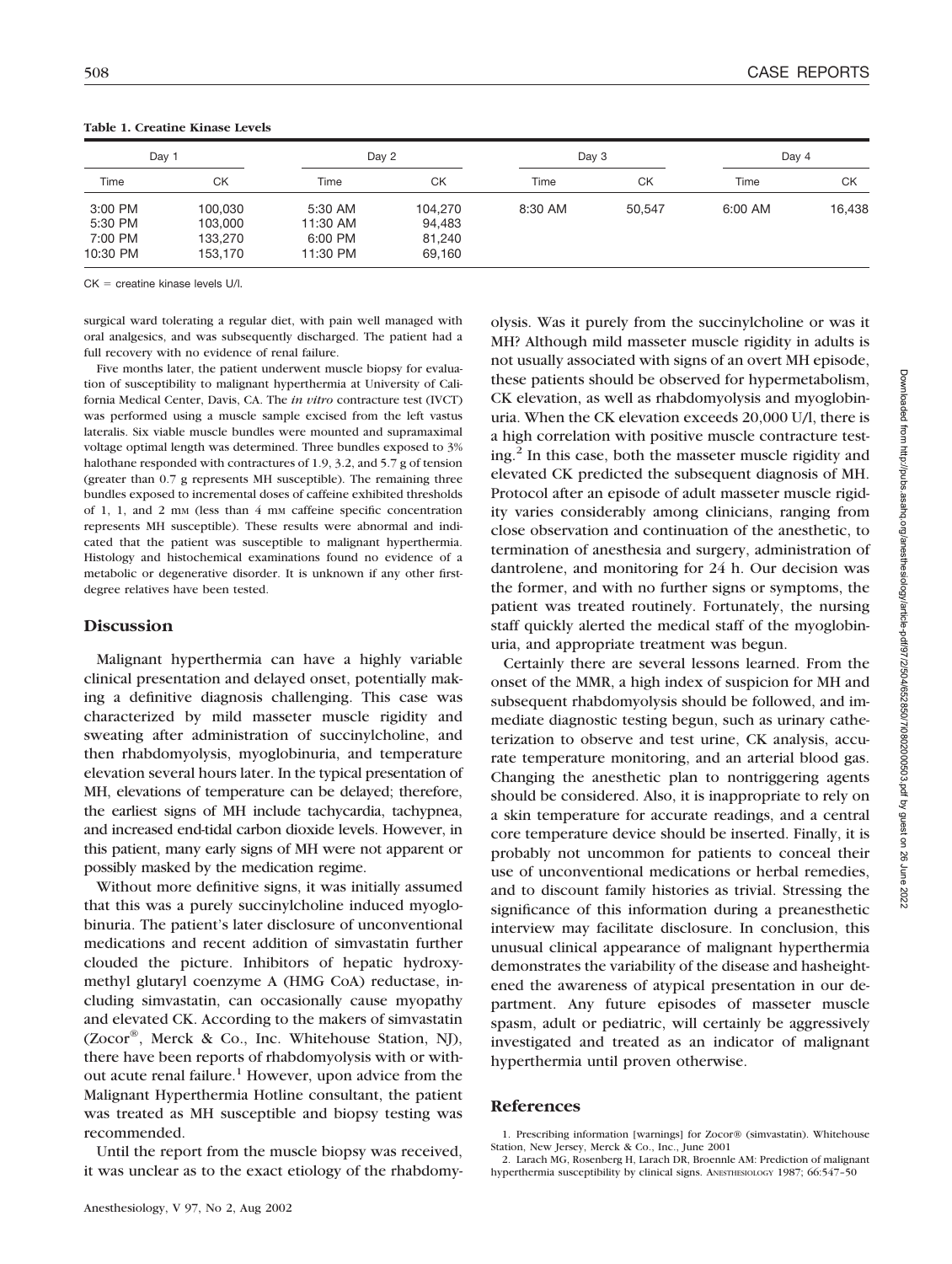# Monitoring Hirudin Anticoagulation in Two Patients Undergoing Cardiac Surgery with a Plasma-modified Act Method

*Susan B. McDonald, M.D.,*\* *B. Mathew Kattapurum, M.D.,*† *Rao Saleem, M.D.,*‡ *Heinrich J. Joist, M.D.,*§ *Michael Avidan, M.D., George J. Despotis, M.D.*#

HEPARIN-INDUCED thrombocytopenia (HIT) is an immunologically-mediated reaction to unfractionated heparin that can result in life-threatening thrombotic complications. When patients with a history of HIT present for cardiac surgery, anticoagulation for cardiopulmonary bypass (CPB) can be challenging. Recombinant hirudin (r-hirudin) has been reported as a feasible alternative for anticoagulation.<sup>1–8</sup> Rhirudin is a potent direct thrombin inhibitor that works independently of antithrombin-III, offers a rapid onset of anticoagulation, and has a relatively short half-life (60–90 min) in patients with normal renal function.<sup>9</sup>

The ability to rapidly and reliably monitor intraoperative levels of r-hirudin anticoagulation, however, has been problematic. The levels of r-hirudin recommended for anticoagulation during CPB (3.5-4.5  $\mu$ g/ml)<sup>10</sup> exceed those that can be effectively monitored with either the partial thromboplastin time or activated clotting time. $11$  The authors described a plasma-modified kaolin-activated clotting time (PM-ACT) assay as a new point-of-care monitoring tool for r-hirudin anticoagulation has been previously described.<sup>12</sup> This assay, accomplished by mixing patient whole blood samples with an equal volume of citrated commercial normal plasma, extends the ACT monitoring range by correcting for hemodilution of coagulation factors and diluting r-hirudin plasma concentrations. The authors present two cases where the PM-ACT was used to monitor r-hirudin anticoagulation during cardiac surgery, and describe the potential for significant perioperative bleeding complications.

#### **Case Reports**

#### *Case 1*

An 80-yr-old, 58-kg woman presented for repeat coronary artery bypass graft surgery and closure of patent foramen ovale. After her coronary artery bypass grafting 3 yr earlier, HIT was suspected as the cause of two bypass graft occlusions on postoperative day 6 and subsequent inferior vena cava thrombosis, pulmonary embolism, and paradoxical cerebral embolism. She was treated initially with low molecular weight heparin and then, when platelet count continued to remain low, with danaparoid. Heparin- and low molecular weight heparin-reactive platelet antibodies were detected by an ELISA assay. Preoperatively, she presented with an estimated ejection fraction of 25%, atrial fibrillation, and adult-onset diabetes mellitus but with normal renal function (creatinine 0.9 mg/dl).

Upon presentation, the patient no longer had detectable HIT-antibodies by ELISA. Given her previously significant thrombotic complications, the decision was made by consensus of the hematology, anesthesiology, and surgical services to avoid heparin administration. R-hirudin was selected as the alternative anticoagulant for CPB.

On the day of surgery, intravenous and arterial lines were placed, along with a nonheparin-coated pulmonary artery catheter, using saline flushes only. Anesthesia was fentanyl-based, with midazolam, isoflurane, and pancuronium supplementation. Aprotinin was administered using a weight-adjusted modification of the full-Hammersmith regimen, based on evidence that weight adjustment results in less variability in plasma aprotinin concentrations.<sup>13</sup> The weight-adjusted full-dose Hammersmith regimen consisted of 2 million units (or 280 mg) for a patient with an ideal body weight of 80 kg, and for patients whose ideal body weight was more or less than 80 kg, the dose was increased or decreased using the following formula: 280 mg  $\times$  ideal body weight in kilograms (kg) per 80 kg for bolus and pump prime, and  $70$  mg  $\times$  ideal body weight in kg per 80 kg. Adjunctive platelet inhibition therapy was employed with oral aspirin and dipyramidole preoperatively and prostaglandin  $E_1$  infusion (0.01-1.0  $\mu g \cdot kg^1$ ·min<sup>1</sup>) intraoperatively. The r-hirudin anticoagulation strategy was adapted from previously published recommendations and consisted of 0.25 mg/kg intravenous bolus plus 0.25 mg/kg to CPB circuit prime followed by 0.5 mg/min intravenous infusion to continue until approximately 30 min before discontinuing CPB.10 Using the previously established *in vitro* relationship between PM-ACT and hirudin concentrations (fig.  $1$ ),<sup>12</sup> a target PM-ACT value of 212 s would correspond to a r-hirudin concentration of  $4 \mu$ g/ml. Therefore, in following the patient's PM-ACT every 30 min, an additional four 5-mg boluses were given during CPB to maintain this PM-ACT minimum of 212 s. The r-hirudin infusion lasted 2.5 h. In an effort to later validate the PM-ACT *in vitro* relationship shown in figure 1, additional patient whole blood samples were obtained with each PM-ACT sample for measurements of *ex-vivo* r-hirudin concentrations using a chromogenic method (fig. 2). Time on CPB was 3 h, 32 min with an aortic cross-clamp time of 1 h, 56 min. Eight minutes after initial CPB discontinuation, CPB was urgently reinitiated for significant hemodynamic instability, and an additional 5 mg r-hirudin was given intravenously to ensure adequate anticoagulation. An intraaortic balloon pump was placed, and the patient was weaned from CPB with significant inotropic support. Major bleeding further complicated the

<sup>\*</sup> Fellow, † Instructor, Department of Cardiothoracic Anesthesiology, ‡ Research Fellow, Department of Anesthesiology, # Associate Professor, Departments of Anesthesiology, Pathology and Immunology, || Assistant Professor, Departments of Anesthesiology and Cardiothoracic Surgery, Washington University School of Medicine, St. Louis, Missouri. § Associate Professor, Departments of Internal Medicine and Pathology, St. Louis University School of Medicine, St. Louis, Missouri.

Received from the Department of Anesthesiology, Washington University School of Medicine, St. Louis, Missouri. Submitted for publication June 25, 2001. Accepted for publication February 20, 2002. Supported in part by a research grant from Medtronic Perfusion Systems, Minneapolis, Minnesota. Dr. Despotis has also received other grant support from Medtronic Inc.

Address reprint requests to Dr. Despotis: Department of Anesthesiology, Washington University School of Medicine, 660 South Euclid, Box 8054, St. Louis, Missouri 63110. Address electronic mail to: despotig@notes.wustl.edu. Individual article reprints may be purchased through the Journal Web site, www.anesthesiology.org.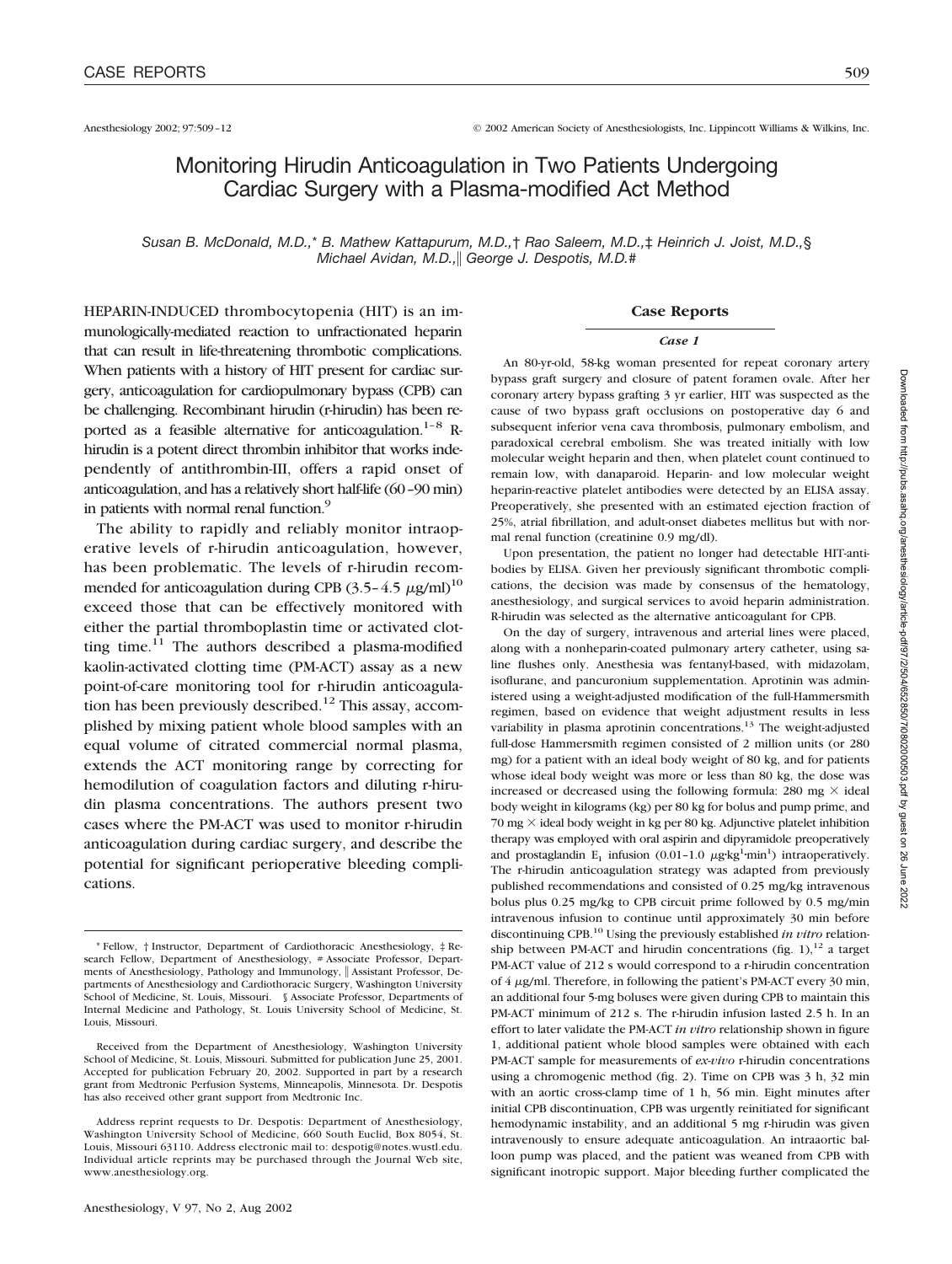Kaolin ACT (sec)

400

350

300

250

200

150

100

50  $\mathbf 0$ 

 $\mathbf 0$ 

 $\overline{c}$ 

**Fig. 1. Kaolin activated clotting time (ACT) values** *versus* **r-hirudin concentrations in plasma-supplemented patient blood samples after cardiopulmonary bypass, obtained previously from an** *in vitro* **study.12 The addition of plasma provides additional coagulation proteins, dilutes the platelet effect, and dilutes the hirudin concentration, resulting in a linear and reproducible relationship**  $(r^2 = 0.94)$ . Target plasma-modified kaolin-activated clotting time **(PM-ACT) values are extrapolated to the right for estimated necessary r-hirudin plasma concentrations for carotid endarterectomy** (2 μg/ml), coronary artery bypass graft without cardiopulmonary bypass (3  $\mu$ g/ml), and coronary artery bypass graft with cardiopulmonary bypass (4  $\mu$ g/ml). Reprinted with permission from **Despotis GJ** *et al.***<sup>12</sup>**

 $\overline{4}$ 

r-hirudin Concentration (µg/ml)

6

Hirudin=ACT\*0.0392-4.34, r<sup>2</sup>=0.91

212

189

165

8

post-CPB period. Initially managed by retransfusing salvaged blood *via* the CPB circuit, this was discontinued when right atrial thrombus was detected *via* transesophageal echocardiography, necessitating right atrial thrombectomy. In addition to the 8 units packed red blood cells and 3 units of fresh frozen plasma that were given during CPB, the patient was transfused with 5 units packed red blood cells, 10 units of fresh frozen plasma, 3 six-packs of platelets, and 20 units of cryoprecipitate plus  $24 \mu$ g l-deamino-8D-arginine vasopressin (DDAVP). Subsequent laboratory evaluation showed a hematocrit 24.1%, platelet count 281,000/ ml, International Normalized Ratio 1.4, and activated partial thromboplastin time 117.4 s. Good urine output was maintained throughout the intraoperative course (average  $4.5$  ml  $\cdot$ kg<sup>-1</sup> $\cdot$ h<sup>-1</sup>). The patient was taken directly to the intensive care unit with the sternum open and sterilely covered.

The massive blood loss continued in the immediate postoperative period (fig. 3). Within the first 6 h, the patient lost approximately 18 l of blood through her chest tubes. This blood loss required the transfusion of an additional 18 units packed red blood cells, 11 units fresh frozen plasma, 8 six-packs platelets, and 30 units cryoprecipitate. The international normalized ratio rose as high as 3.01 and activated partial



**Fig. 2. Kaolin activated clotting time (ACT) values modified with normal plasma (NP) and corresponding** *in vivo* **r-hirudin concentrations over time for patient 1 (***left***). Cardiopulmonary by**pass bar indicates time spent on cardiopulmonary bypass.  $r^2$  = **0.66. (***Right***) kaolin ACT values modified with normal plasma (NP) and corresponding** *in vivo* **r-hirudin concentrations over time for patient 2.**  $r^2 = 0.87$ **.** 



**Fig. 3. Postoperative chest-tube drainage in patient 1 over time, indicating significant blood loss. Coagulation factor and platelet transfusions are noted per hour. CRYO cryoprecipitate; PLTS platelets; FFP fresh frozen plasma. Blood loss is dramatically reduced after transfusion of Factor IX concentrate.**

thromboplastin time  $> 150$ . Because of persistent severe coagulopathy, Factor IX concentrate (6,068 international units) was administered 4 h postoperatively (chosen primarily because it was the only factor concentrate immediately available) resulting in a considerable decrease in bleeding (fig. 3). Two hours later, the following laboratory values were noted: hematocrit 28%; platelet count 158,000; international normalized ratio 1.29; activated partial thromboplastin time 52.6; Creatinine 1.4 mg/dl. The patient remained in the intensive care unit for approximately 3 weeks and was discharged from the hospital on postoperative day 29.

#### *Case 2*

A 58-yr-old, 100-kg man was admitted for a left carotid endarterectomy and single-vessel coronary artery bypass grafting without CPB. His past medical history was significant for left ventricular ejection fraction 23%, atrial fibrillation, adult-onset diabetes mellitus, chronic renal insufficiency (Cr 1.7 mg/dl), and history of right femoral-popliteal bypass 15 yr earlier complicated by HIT during unfractionated heparin treatment of postoperative deep venous thrombosis and pulmonary embolism. During this episode, he suffered three cerebral vascular embolic infarcts; diagnosis of HIT was confirmed with serotonin-release assay.

Upon presentation, his HIT-antibodies were negative by ELISA. Given his previously significant thrombotic complications, the decision was made by consensus of the hematology, anesthesiology, and surgical services to avoid heparin administration. R-hirudin was selected as the alternative anticoagulant.

On the day of surgery, intravenous and arterial lines were placed, along with a nonheparin-coated pulmonary artery catheter, using saline flushes only. Anesthesia was fentanyl-based, with midazolam, isoflurane, and rocuronium supplementation. Aprotinin was not administered to this patient. Because of his preexisting renal insufficiency, mannitol, renaldose dopamine (2  $\mu$ g·kg<sup>-1</sup>·min<sup>-1</sup>) and furosemide (0.5 mg·kg<sup>-1</sup>·h<sup>-1</sup>) infusions were administered to maintain adequate clearance of r-hirudin through forced diuresis. Hirudin dosing and adjunctive therapies were identical to those administered to patient 1, except that the infusion was stopped just before completing the last anastamosis (total 2.25 h). Additional 5 mg boluses were given on two occasions after the surgeon noted clots on the surgical field. Therefore, although the target r-hirudin plasma concentration was  $3 \mu g/ml$ ,<sup>10</sup> which, based on *in vitro* data, would correspond to an estimated PM-ACT value of 200 (fig. 1), the additional doses resulted in a PM-ACT value of 225, or a projected 2022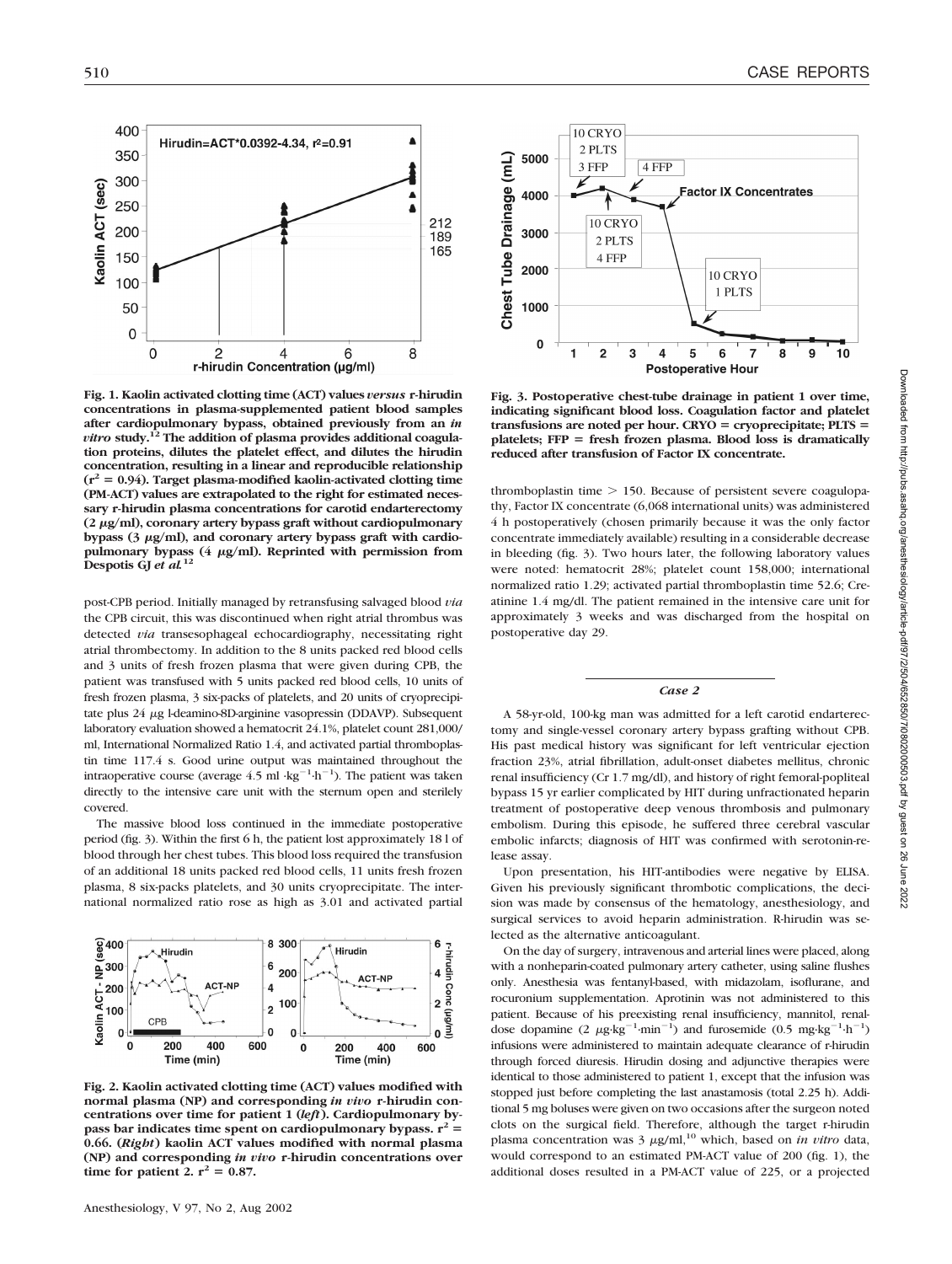concentration of greater than  $4 \mu g/ml$ . In an effort to later validate the PM-ACT *in vitro* relationship shown in figure 1, additional patient whole blood samples were obtained with each PM-ACT sample for measurements of *ex-vivo* r-hirudin concentrations (fig. 2). The total amount of fluid administered was 1 l of 6% hetastarch, 9 l crystalloid, 2 units of packed red blood cells, and 400 ml cell saver blood to correct for intraoperative blood loss and forced diuresis (urine output of 6.5 ml·kg<sup>-1</sup>·h<sup>-1</sup>).

Upon arrival to the intensive care unit, laboratory values were: hematocrit 33.3%, platelet count 126,000/ml, prothrombin time 16.2 s, and activated partial thromboplastin time 68.2 s. The patient was extubated in stable condition 5 h later. During the first 12 h postoperatively, the patient received 4 more units of fresh frozen plasma for a transient chest tube output of 300 ml in 1 h; cumulative chest tube output was 1,300 ml over 18 h. He was transferred to the telemetry floor on postoperative day 1 and discharged a few days later.

## **Discussion**

The optimal strategy for managing patients with current or past history of HIT during cardiac surgery is a matter of controversy and continued investigation. This report describes two cardiac surgical scenarios where r-hirudin was used for anticoagulation. They demonstrate that (1) r-hirudin can be used as an alternative to unfractionated heparin, (2) a PM-ACT system can be used to monitor the concentration of anticoagulation, and (3) bleeding may or may not be a serious complication in certain high-risk patients (*e.g.*, repeat cardiac surgical procedures, patients who require reinitiation of CPB, patients with significant renal insufficiency).

Anticoagulation for cardiac surgery was successfully performed in both patients. The r-hirudin dosing schedule was derived from previously published experiences using r-hirudin for cardiac surgery, in an effort to achieve the recommended plasma concentrations of  $4 \mu g/ml$  for CPB,  $3 \mu g/ml$  for coronary artery bypass grafting without CPB, and 2  $\mu$ g/ml for carotid endarterectomy.<sup>4,10</sup> Using previously obtained *in vitro* correlation between PM-ACT values and *ex-vivo* r-hirudin concentrations,<sup>12</sup> additional doses were administered to these patients in an effort to maintain these plasma concentrations. In contrast to unfractionated heparin, r-hirudin does not inhibit platelet activity, therefore prostaglandin  $E_1$  aspirin, and dipyridamole were administered. The right atrial clot formation that occurred in the first patient may have been related to inadequate anticoagulation of the retransfused blood from the CPB circuit. In the second case, the clots noted on the field were found in static pools of blood outside the patient's body; therefore, the clinical significance of this finding is uncertain. Although the clots were not observed after higher concentrations of r-hirudin were achieved with additional doses, this does not necessarily imply that higher concentrations are needed for cardiac surgery without CPB.

Previous studies have described the ecarin clotting time assay as a reliable method for monitoring r-hirudin doses during CPB.<sup>8,11</sup> However, the ecarin reagents and



**Fig. 4. Plasma-supplemented kaolin activated clotting time (ACT) values** *versus ex vivo* **r-hirudin concentrations in two patients. The linear relationship is represented with the following linear equation: hirudin concentration PM-ACT \* 0.067– 8.5, r<sup>2</sup> 0.74. The solid horizontal line represents predicted regression line from the** *ex vivo* **analysis (two patients) whereas the dotted horizontal line represents the predicted line from the** *in vitro* **analysis. Vertical arrows depict 95% confidence**  $\text{intervals at three concentrations } (e.g., 0, 2, 4 \text{ }\mu\text{g/ml}) \text{ of hirudin}$ **as obtained from the previously published** *in vitro* **analysis.12 Although the slope and intercept have changed when** *ex-vivo* **hirudin concentrations are compared with the calculated** *in vitro* **concentrations, nearly all PM-ACT data points fall within these confidence intervals.**

test system are currently not approved for clinical use in the United States. PM-ACT system uses a currently approved ACT method (Hepcon instrument, Medtronic Perfusion Systems, Minneapolis, MN).<sup>12</sup> By supplementing patient blood specimens with normal plasma in a 1:1 ratio, the PM-ACT corrects for the prolongation in ACT measurements caused by CPB-induced hemodilution of coagulation proteins. $12$  In addition, plasma supplementation leads to dilution of circulating plasma r-hirudin and platelet concentrations thus extending the ACT monitoring range, reducing the effect of platelets on the ACT, and facilitating the monitoring of higher hirudin concentrations.

These initial cases have confirmed a linear relationship between r-hirudin plasma concentrations and PM-ACT values (fig. 4). However, in at least these two patients, the PM-ACT values seem to underestimate the *ex-vivo* hirudin plasma concentration as detected by the chromogenic method. This result may be caused by interpatient variability, a limitation of the plasma-supplemented ACT method, or perhaps inaccuracies in measuring hirudin concentrations using the chromogenic method. No standardized method has been currently accepted for measurement of hirudin concentrations, and in the *in vitro* study the concentrations were calculated by dose and not actually measured. Nevertheless, it seems that one can conclude that a reasonable ( $r^2 = 0.74$ ) relationship exists between these two methods, although the relationship (slope and y-intercept) may need adjustment based on this new *ex-vivo* information. Based on the revised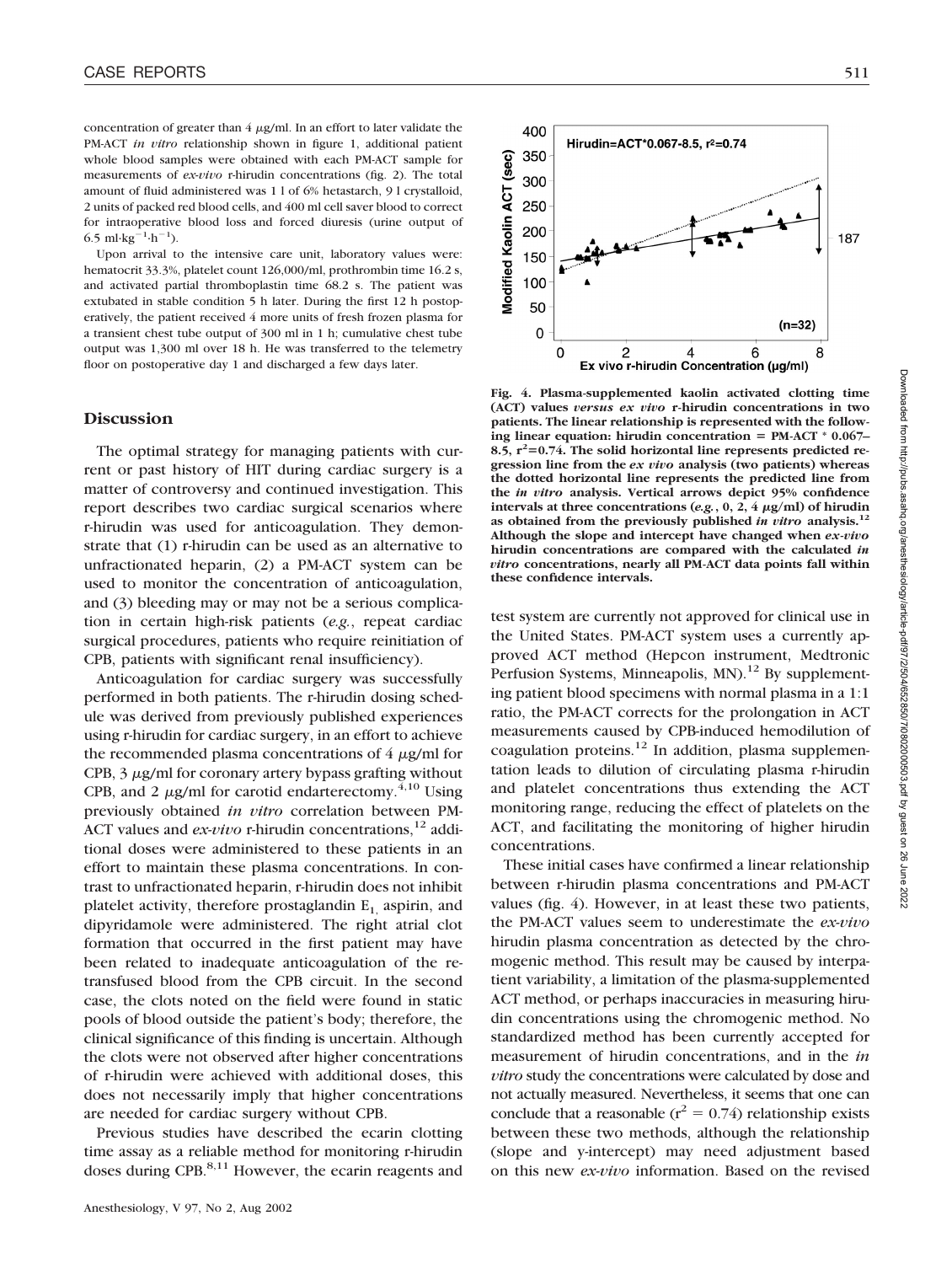current linear relationship (y-intercept at  $4 \mu g/ml$ ), a PM-ACT of 187 s should be used to maintain hirudin concentraions at  $4 \mu g/ml$ . Further studies are needed to evaluate the reproducibility of the PM-ACT technique in monitoring r-hirudin concentrations and to determine the optimal therapeutic range of r-hirudin in cardiac surgery patients.

The first patient had significant, life-threatening blood loss in the postoperative period. It is likely that a number of factors contributed to this bleeding, including the repeat operative status and the urgent reinitiation of CPB that resulted in more extensive hemodilution of coagulation factors and platelets. It is unknown whether the residual concentration of r-hirudin contributed to the bleeding. The decline in r-hirudin concentration after cessation of CPB (fig. 2) demonstrates its expectedly short half-life in a patient with normal renal function (approximately 60 min). It is possible, however, that its duration of action, or context sensitive half-time, exceeded the pharmacokinetic half-time and thus contributed to the bleeding. This experience prompted the use of forced diuresis in the second patient who had mild renal insufficiency, on the basis that the risk of bleeding increases as renal function decreases.<sup>9</sup>

The severe bleeding of patient 1 must be recognized as a potential problem for all patients when using r-hirudin as an alternative coagulant, given the lack of an antidote for this agent. While minimal blood loss has been described in several relatively small series of cardiac surgical patients treated with r-hirudin during  $CPB$ , other reports also indicate that blood loss may be considerable. None have described blood loss as severe as that described with our patient.6,8 Other newer therapies, like bivalirudin, which have a shorter biologic half-life (*i.e.*, 30 min) may be advantageous with respect to minimizing bleeding in this clinical setting. On the other hand, inadequate anticoagulation in cardiac surgical patients could lead to potentially fatal thrombosis. These potential complications highlight the critical importance of point-of-care monitoring, such as with PM-ACT or ecarin clotting time testing, to achieve and maintain therapeutic r-hirudin concentrations and yet avoid overdose.

The authors thank Charles W. Hogue, Jr., M.D. (Associate Professor, Department of Anesthesiology Washington University School of Medicine St. Louis, Missouri), Ralph Damiano, M.D. (Professor and Chief of Cardiothoracic Surgery, Washington University School of Medicine, St. Louis, Missouri), and Hendrick Barner, M.D., (Professor of Cardiothoracic Surgery, Washington University School of Medicine, St. Louis, Missouri).

## **References**

1. Reiss FC, Bleese N, Kormann J, Potzsch B, Madlener K, Muller-Berghaus G, Greinacher A: Recombinant hirudin is a heparin alternative in cardiac surgery. J Cardiothorac Vasc Anesth 1996; 10:521–30

2. Riess FC, Lower C, Seelig C: Recombinant hirudin as a new anticoagulant during cardiac operations instead of heparin: Successful for aortic valve replacement in man. J Thorac Cardiovasc Surg 1995; 110:265–267

3. Riess FC, Potzsch B, Bader R: A case report on the use of recombinant hirudin as an anticoagulant for cardiopulmonary bypass in open-heart surgery. Eur J Cardiothorac Surg 1996; 10:386–8

4. Koster A, Kuppe H, Hetzer R, Sodian R, Crystal GJ, Mertzlufft F: Emergent cardiopulmonary bypass in five patients with heparin-induced thrombocytopenia Type II employing recombinant hirudin. ANESTHESIOLOGY 1999; 89:777–80

5. Sodian R, Loebe M, Gorman KF, Riess H, Hetzer R: Heparin induced thrombocytopenia. Experiences in 12 heart surgery patients. ASAIOJ 1997; 43: M430-M433

6. Latham P, Revelis AF, Girish P, Joshi MB, DIMaio JM, Jessen ME: Use of recombinant hirudin in patients with heparin-induced thrombocytopenia with thrombosis requiring cardiopulmonary bypass. ANESTHESIOLOGY 2000; 92:263–6

7. Longrois D, de Maistre E, Bischoff N, Dopff C, Meistelman C, Angioi M, Lecompte T: Recombinant hirudin anticoagulation for aortic valve replacement in heparin-induced thrombocytopena. Can J Anaesth 2000; 47:255–60

8. Koster A, Hansen R, Kuppe H, Hetzer R, Crystal GJ, Mertzlufft F: Recombinant hirudin as an alternative for anticoagulation during cardiopulmonary bypass in patients with heparin-induced thrombocytopenia type II: a 1-year experience in 57 patients. J Cardiothorac Vasc Anesth 2000; 14:243–8

9. Koster A, Pasic M, Hetzer R, Kuppe H, Hetzer R: Hirudin as anticoagulant for cardiopulmonary bypass: Importance of preoperative renal function. Ann Thorac Surg 2000; 69:37–41

10. Greinacher A: Treatment of heparin-induced thrombocytopenia. Thromb Haemost 1999; 82:457–67

11. Potzsch B, Madlener K, Seelig C, Riess CF, Greinacher A, Mnller Berghaus G: Monitoring of r-hirudin anticoagulation during cardiopulmonary bypass–assessment of the whole blood ecarin clotting time. Thromb Haemost 1997; 77:920–5

12. Despotis GJ, Hogue CW, Saleem R, Bigham M, Skubas N, Apostolidou I, Qayum A, Joist JH: The relationship between hirudin and activated clotting time: implications for patients with heparin-induced thrombocytopenia undergoing cardiac surgery. Anesth Analg 2001; 93:28–32

13. Royston D, Cardigan R, Gippner-Steppert C, Jochum M: Is perioperative plasma aprotinin concentration more predictable and constant after a weightrelated dose regimen? Anesth Analg 2001; 92:830–6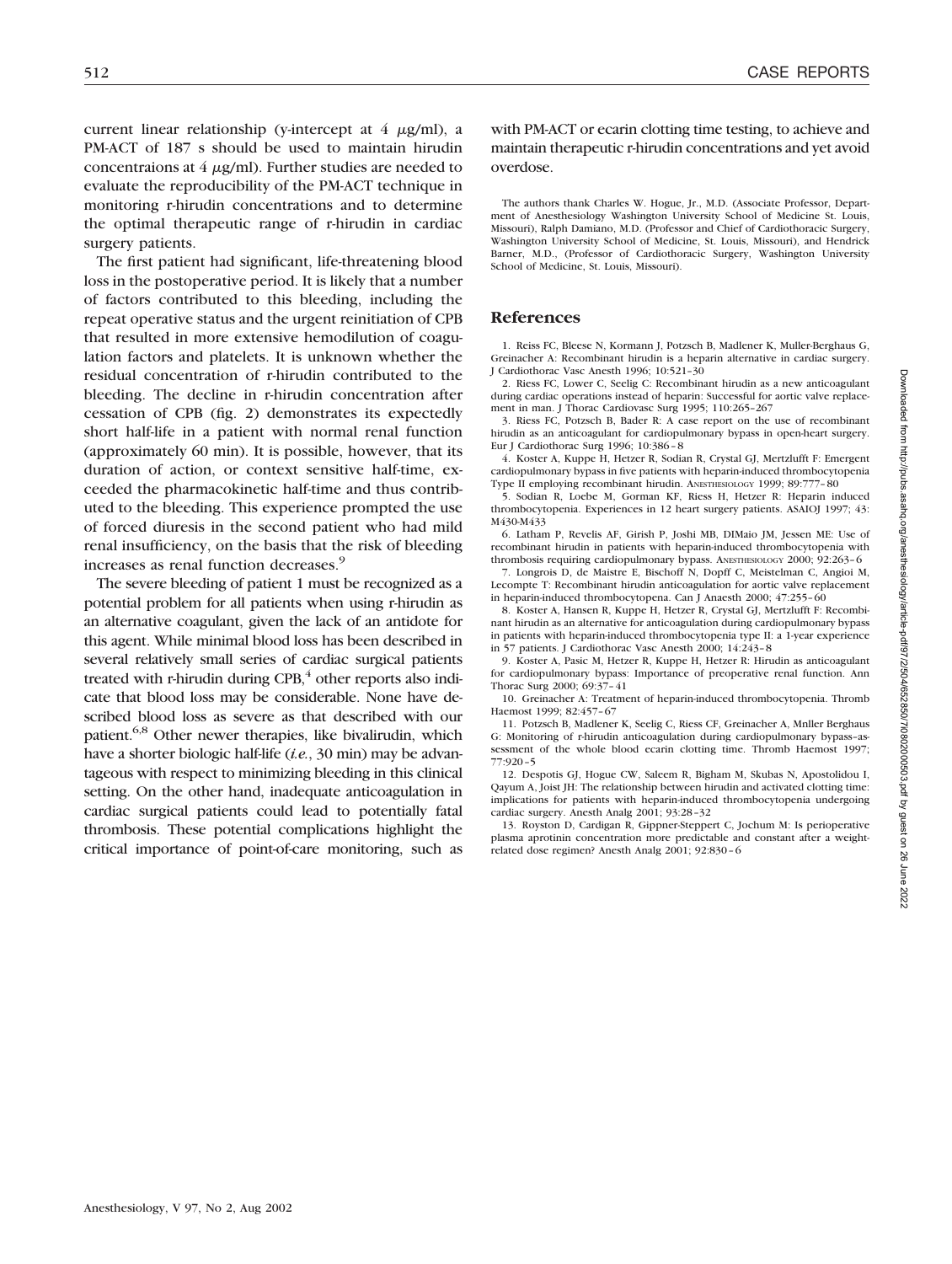# Doxorubicin-induced Cardiomyopathy during Pregnancy: Three Case Reports of Anesthetic Management for Cesarean and Vaginal Delivery in Two Kyphoscoliotic Patients

*Peter H. Pan, M.D., M.S.E.E.,*\* *Charles H. Moore, Ph.D.*†

WITH childhood cancer survival rates on the rise, increasing numbers of female pediatric cancer patients are reaching childbearing age. The long-range effects of childhood chemotherapy can have significant clinical implications for these women. The toxicity of an antineoplastic drug given to the pediatric patient may not be fully apparent until other physical conditions in adulthood, such as pregnancy, force the issue. Pregnancy imposes significant physiologic changes and cardiovascular stress. The cardiotoxicity of one chemotherapeutic agent in particular, doxorubicin, is frequent in young females, potentially severely limiting myocardial growth in childhood, leading to a lifelong reduction in myocardial mass, which may result in a significantly decreased cardiac reserve in the child as she grows.<sup>1,2</sup> Pregnancy can unmask the cardiovascular damages caused by doxorubicin even from the remote past in otherwise asymptomatic patients. When these women require an anesthetic for vaginal or cesarean delivery, anesthesiologists should be aware of the possibility of cardiac failure, even in asymptomatic pregnant patients, if they have previously been treated with doxorubicin.

The interaction of the long-term cardiotoxic effect of doxorubicin with pregnancy and anesthetic management has not been well described. We present two cases in which regional anesthesia, particularly combined spinal-epidural (CSE) technique, was used successfully for cesarean delivery and vaginal delivery in kyphoscoliotic patients with doxorubicin-induced cardiomyopathy. To our knowledge, this is the first report of the successful use of epidural and combined spinal-epidural technique in kyphoscoliotic pregnant patients with doxorubicininduced cardiomyopathy presenting during pregnancy.

### **Case Reports**

#### *Case 1*

A 35-yr-old kyphoscoliotic woman, primigravida, at 36 weeks of gestation with fetal breech presentation was admitted to the intensive care unit (ICU) for pulmonary edema and congestive heart failure. Her medical history was significant for osteosarcoma, which was treated with left hemipelvectomy and intravenous doxorubicin 20 yr earlier. She was active and asymptomatic with good exercise tolerance until 28 weeks of gestation, when she developed shortness of breath and dyspnea. Echocardiography revealed moderate mitral regurgitation and a 30% ejection fraction, which was improved with digoxin 0.25 mg/ day. By 36 weeks of gestation, her clinical status deteriorated and led to this ICU admission. Repeated echocardiography revealed an ejection fraction of 10%, mild mitral and moderate tricuspid regurgitation, dilated ventricles with systolic dysfunction, and mild pulmonary hypertension. She improved clinically with diuresis, but required maximum doses of milrinone  $(0.75 \ \mu g \cdot kg^{-1} \cdot min^{-1})$  and dobutamine (15  $\mu$ g·kg<sup>-1</sup>·min<sup>-1</sup>) to maintain her hemodynamic stability. She later required the switching of dobutamine to dopamine infusion (10– 15  $\mu$ g·kg<sup>-1</sup>·min<sup>-1</sup>) and the addition of lidocaine infusion (1 mg/min) to control ventricular dysrythmias. To prevent cardiovascular deterioration, a semiurgent cesarean section was planned. In the ICU, her pulmonary artery catheter revealed CO of 3.5–4.2 l/min, systemic vascular resistance of 950-1550 dynes.s.cm $^{-5}$ , central venous pressure of 13–16 mmHg, PAS of 40 to 50 mmHg, PAD of 20 to 36 mmHg, and pulmonary capillary wedge pressure of 16–18 mmHg. Her blood pressure was 115/60 with a sinus tachycardia rate of 130, and her oxygen saturation was 96–98% while on 6 l/min of oxygen by nasal cannula. A low dose combined spinal epidural technique was performed (intrathecal 0.8 ml of hyperbaric 0.75% bupivacaine,  $25 \mu$ g fentanyl, and 50  $\mu$ g epinephrine, then followed by titrating epidurally 9 ml of 2% lidocaine with epinephrine). With a bilateral sensory anesthesia level of T5, she was maintained in a semiupright position of 30° throughout the epidural dosing and the surgical procedure to allow better spontaneous ventilation and to limit the upper cephalad spread of the intrathecal local anesthetic. She received 150 ml of 25% albumin during and after the placement of the combined spinal-epidural anesthetic. In addition to inotropes, she also required small amounts of phenylephrine (20  $\mu$ g increments, total of 120  $\mu$ g) after the delivery of the fetus to correct hypotension. The patient and the fetus tolerated the anesthetic and surgical procedure with no complications and with an estimated blood loss of 1,400 ml. The patient was delivered of a live infant of 2,840 g with 1 and 5 min APGAR scores of 9. She received epidural patient-controlled analgesia with fentanyl for postoperative pain management. She was weaned off inotropes in 24–48 h and discharged without complications on the third postpartum day with oral digoxin and captopril. At her 6-week postpartum visit, she remained asymptomatic and had no other complications.

#### *Case 2*

A 31-yr-old kyphoscoliotic woman, G2P1, at 35 weeks of gestation was admitted to our hospital with progressive shortness of breath. Her

<sup>\*</sup> Associate Professor, † Adjunct Associate Professor, Department of Anesthesiology.

Received from \* Wake Forest University, Winston-Salem, North Carolina, and † Division of Obstetric Anesthesia, Medical College of Virginia, Virginia Commonwealth University Health System, Richmond, Virginia.

Submitted for publication October 3, 2001. Accepted for publication February 26, 2002. Support was provided solely from institutional and/or departmental sources. Presented in part as a poster at the Society of Obstetric Anesthesia and Perinatology Annual Scientific Meeting, San Diego, California, April 25–28, 2001.

Address reprint requests to Dr. Pan: Department of Anesthesiology, Wake Forest University, Medical Center Boulevard, Winston-Salem, North Carolina 27157-1009. Address electronic mail to ppan@wfubmc.edu. Individual article reprints may be purchased through the Journal Web site, www.anesthesiology.org.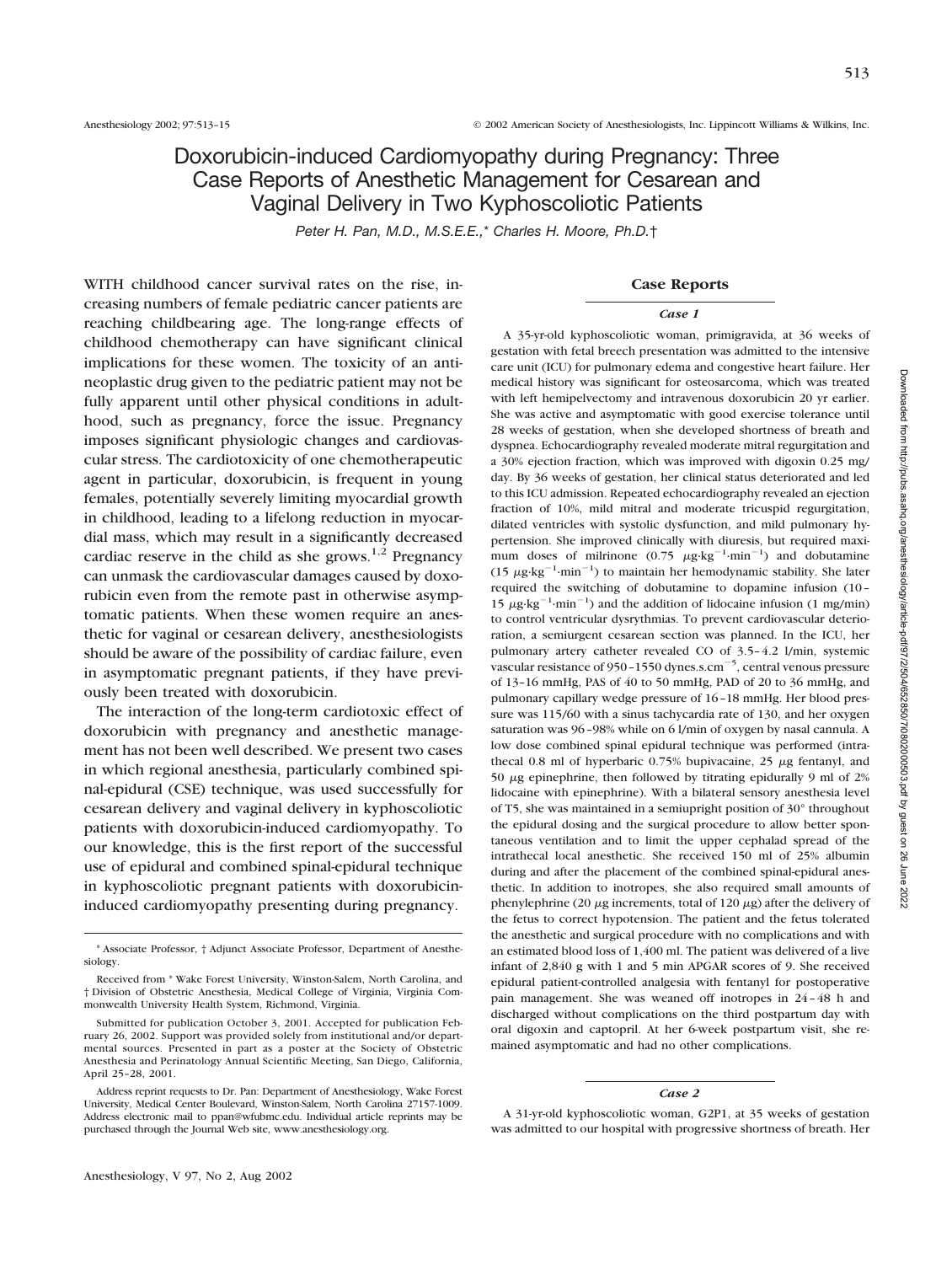medical history was significant for Ewing's sarcoma at age 16, which was treated with intravenous doxorubicin and resection of her right clavicle. She had been active and asymptomatic until the fifth postpartum day after her first vaginal delivery at age 24, at which time she developed pulmonary edema with an ejection fraction of 35%. She recovered uneventfully with ejection fraction improved to 40–45% after receiving diuresis and vasodilator. She remained asymptomatic for 4 yr until the thirty-fifth week of gestation of her second pregnancy when she developed pulmonary edema. Echocardiography showed a decreased ejection fraction of 35%, mild pulmonary hypertension, mild tricuspid and mitral regurgitation, biatrial enlargement, a dilated right ventricle, and a hypokinetic left ventricle. She responded well and improved upon diuresis. An epidural catheter was placed with moderate technical difficulty during her labor induction. A low concentration epidural local anesthetic (0.125% bupivacaine) with fentanyl (1.5  $\mu$ g/ml) was administered successfully for early labor analgesia. A significantly higher volume and concentration of a local epidural anesthetic and narcotic was required for the later stage of labor. A healthy infant with APGAR scores of 9 was delivered uneventfully. The patient remained asymptomatic until her third pregnancy 4 yr later.

#### *Case 3*

The above patient, at age 35, G3P2, (19 yr from doxorubicin chemotherapy) at 35 weeks of gestation was admitted to our hospital with the diagnosis of pulmonary edema and ejection fraction of 25%. She responded well and improved upon diuresis, and induction of labor was initiated. Based on her positive fluid balance, no preload was administered before anesthetic. A combined spinal-epidural (CSE) technique was used to administer intrathecal sufentanil 7.5  $\mu$ g, 1.25 mg bupivacaine, and 50  $\mu$ g epinephrine. She did not develop hypotension. A healthy infant was delivered uneventfully with normal APGAR scores. At her 6-week postpartum visit, she remained asymptomatic without complications.

## **Discussion**

The anthracycline chemotherapeutic agents, doxorubicin (Adriamycin) and daunorubicin (Cerubidine) intercalate with DNA, affecting DNA and RNA synthesis. The anthracyclines react with cytochrome P450 reductase in the presence of reduced nicotinamide adenine dinucleotide phosphate (NADPH) to form semiquinone radical intermediates, which in turn react with oxygen to produce superoxide anion radicals (OH). These radicals are highly destructive to cells, including myocytes. Several clinical presentations of doxorubicin-induced cardiotoxicity, including atrial and ventricular dysrhythmias, a pericarditis-myocarditis syndrome, acute hypertensive reactions, cardiovascular collapse, and death during and after administration of anesthetics, have been described in nonpregnant patients. $3,4,5$ 

Pregnancy is accompanied by a significant blood-volume expansion, an increase in metabolic demands, dilution anemia, and alterations in vascular resistance that are associated with ventricular dilatation and increases in cardiac output.<sup>6</sup> A patient treated with doxorubicin in childhood may have a significantly reduced myocardial mass and decreased cardiac reserve, but may remain asymptomatic, developing heart failure for the first time

during pregnancy, especially during the third trimester and the immediate postpartum period when the cardiac output requirement and demand are highest. Both patients reported here had been asymptomatic and active with good exercise tolerance for many years after doxorubicin therapy. Only in their third trimesters of pregnancy did they experience any cardiac symptoms.

In pregnant patients with cardiomyopathy alone, the optimum anesthetic technique for cesarean section is controversial, and both general and regional anesthesia techniques have been described. $7-10$  Even more challenging, however, is performing a rapid sequence induction on a pregnant kyphoscoliotic patient with severely compromised cardiac function. It can be potentially detrimental to both mother and fetus. Several authors have reported perioperative cardiovascular collapse, and complications, and even death in nonpregnant patients who previously received doxorubicin who are administered general anesthesia. $3-5$  McIncoe reported a case of peripartum cardiomyopathy presenting as a cardiac arrest at induction of general anesthesia for cesarean section.<sup>11</sup> A retrospective analysis carried out in the United States from 1979–1990, showed that most maternal deaths resulting from anesthesia-related complications occurred during general anesthesia for cesarean section.<sup>12</sup> Furthermore, the risk ratio for general anesthesia had increased to 16.7 times that for regional anesthesia. A controlled afterload reduction by regional anesthesia may be beneficial for patients with low cardiac output.

Our first patient presented an unusual combination of anesthetic considerations: severe doxorubicin-induced cardiomyopathy, thoracolumbar kyphoscoliosis, and previous hemipelvectomy, in addition to the physiologic changes of pregnancy. We chose combined spinal-epidural (CSE) technique for the cesarean delivery because (1) CSE avoids the risk of general anesthesia, particularly its cardiac depressive effects in this patient with doxorubicin-induced cardiomyopathy; (2) CSE allows the use of a lower initial dose of intrathecal local anesthetic and a gradual setup of the final desired anesthetic level by titrating a small amount of epidural drug, thereby minimizing hypotension or hemodynamic changes and lowering the maternal and umbilical cord blood concentration of local anesthetics, $13$  all of which are critical for a patient with severe cardiomyopathy; (3) CSE allows flexibility for the duration of anesthesia, especially in potentially difficult surgical cases, such as this patient with a previous hemipelvectomy; (4) CSE allows postoperative use of epidural patient-controlled narcotics for postoperative pain management to minimize hemodynamic changes, postoperative stress, and respiratory depression of systemic narcotics; (5) CSE provides a denser quality of sensory block than epidural anesthetic alone and it has a lower failure rate *versus* epidural alone,<sup>13,14,15,16</sup> especially in kyphoscoliotic patients, by the clear identification and confirmation of the intrathecal space and possibly the epidural space as well.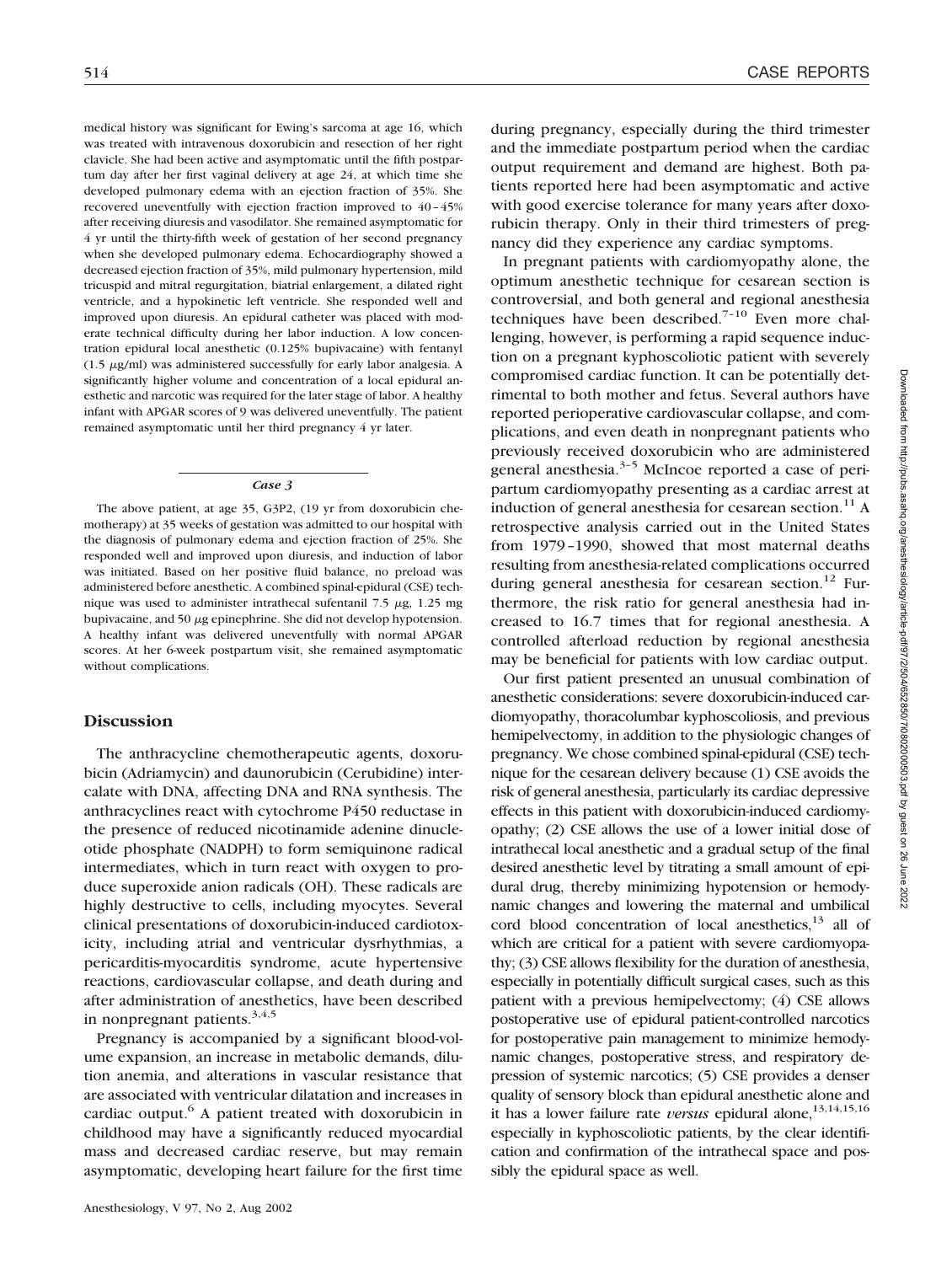For this patient, we chose a low initial dose (6 mg) of intrathecal bupivacaine administered in the sitting position to minimize rapid cephalad spread and hypotension, and to provide dense anesthesia for the lower dermatomal level to approximately T10 sensory level, where the predominate part of the surgery took place. No vasopressor was needed during the establishment of the anesthetic block, and only a small amount of vasopressor was needed at the latter part of the surgery after the delivery of the fetus.

When the second patient presented for her third delivery, we also performed a CSE technique for many of the same reasons discussed above, especially because of the potential for diminished efficacy of the epidural during the later stage of her first labor anesthetic. Continuous spinal technique is also a possible option for these patients.17 The major disadvantage, particularly in the obstetric population, is the high potential for postdural puncture headache and difficulty in performing an epidural blood patch if subsequently required.

It is important for anesthesiologists to be aware of the possibility of cardiac failure in asymptomatic pregnant patients previously treated with doxorubicin even in the remote past. We believe that the administration of epidural and combined spinal-epidural anesthesia to patients with doxorubicin-induced cardiomyopathy for cesarean or vaginal delivery can be done safely with excellent outcomes and stable hemodynamics if it is performed with precision and meticulous attention to details in intravascular volume, anesthetic block level, drug dose, and hemodynamics.

## **References**

1. Lipshultz SE, Lipstiz SR, Mone SM, Goorin AM, Sallan SE, Sanders SP, Orav EJ, Gelber RD, Colan SD: Female sex and drug dose as risk factor for late cardiotoxic effects of doxorubicin therapy for childhood cancer. N Eng J Med 1995; 332:1738–43

2. Lipshultz SE, Colan SD, Gelber RD, Perez-Atayde AR, Sallan SE, Sanders SP: Late cardiac effects of doxorubicin therapy for acute lymphoblastic leukemia in childhood. N Eng J Med 1991; 324:808–15

3. McQuillan PJ, Morgan A, Ramwell J: Adriamycin cardiomyopathy: Fatal outcome of general anaesthesia in a child with adriamycin cardiomyopathy. Anaesth 1988; 43:301–4

4. Borgeat A, Chiolero R, Baylon P, Freeman J, Neff R: Perioperative cardiovascular collapse in a patient previously treated with doxorubicin. Anesth Analg 1988; 67:1189–91

5. Burrows FA, Hickey PR, Colan S: Perioperative complications in patients with anthracycline chemotherapeutic agents. Can Anaesth Soc J 1985; 32:149–157

6. Thornhill ML, Camann WR: Cardiovascular disease, Obstetric Anesthesia. Edited by Chestnut DH. St. Louis, Mosby, 1994:765

7. Brown G, O'Leary M, Douglas I, Herkes R: Perioperative management of a case of severe peripartum cardiomyopathy. Anaesth Intensive Care 1992; 20:80–3

8. Lavies NG, Turner DAB: Peripartum cardiomyopathy: A rare cause of pulmonary oedema in late pregnancy. Anaesthesia 1989; 44:770–2

9. George LM, Gatt SP, Lowe S: Peripartum cardiomyopathy: four case histories and a commentary on anaesthetic management. Anaesth Intensive Care 1997; 25:292–6

10. Gambling DR, Flanagan ML, Huckell VF, Lucas SB, Kim JHK: Anaesthetic management and non-invasive monitoring for caesarean section in a patient with cardiomyopathy. Can J Anaesth 1987; 34:505–8

11. McIndoe AK, Hammond EJ, Babington PCB: Peripartum cardiomyopathy presenting as a cardiac arrest at induction of anaesthesia for emergency caesarean section. Br J Anaesth 1995; 75:97–101

12. Hawkins JL, Koonin LM, Palmer SK, Gibbs CP: Anesthesia-related deaths during obstetric delivery in the United States, 1979–1990. ANESTHESIOLOGY 1997; 86:277–84

13. Rawal N, Schollin J, Wesstrom G: Epidural versus combined spinal epidural block for cesarean section. Acta Anaesthesiol Scand 1988; 32:61–6

14. Moran DH, Johnson MD: Continuous spinal anesthesia with combined hyperbaric and isobaric bupivacaine in a patient with scoliosis. Anesth Analg 1990; 70:445–7

15. Crosby ET, Halpern SH: Obstetrical epidural anaesthesia in patients with Harrington instrumentation. Can J Anaesth 1989; 36:693–6

16. Daley MD, Rolbin SH, Hew EM, Morningstar BA, Stewart JA: Epidural anesthesia for obstetrics after spinal surgery. Reg Anesth 1990; 15:280–4

17. Gorton H, Wilson R, Robinson A, Lyons G: Survivors of childhood cancers: implications for obstetric anaesthesia. Br J Anaesth 2000; 85:911–13

Anesthesiology 2002; 97:515–17 <sup>©</sup> 2002 American Society of Anesthesiologists, Inc. Lippincott Williams & Wilkins, Inc.

# Weaning from Mechanical Ventilation in a Neurologic Disease: An Unusual Application for Tracheal Gas Insufflation

*Venkatapura J. Ramesh, M.D.,*\* *Ganne S. Umamaheswara Rao, M.D.*†

RESPIRATORY failure caused by central nervous system (CNS) disease necessitates prolonged mechanical ventilation. Some patients with neurologic conditions requiring mechanical ventilation (*i.e*., Guillain Barré syndrome, myasthenia gravis) show spontaneous recovery or adequate response to therapy, so that the

patient can be successfully weaned off from mechanical ventilation.<sup>1,2</sup> However, a small number of patients with degenerative CNS diseases are difficult to wean from mechanical ventilation, and as a result occupy intensive care beds or require home ventilation, both of which are expensive.<sup>3</sup> In most of these patients, the respiratory effort is at least partly preserved, but is insufficient to maintain adequate carbon dioxide elimination. Measures that augment elimination of carbon dioxide from the anatomic dead space might be helpful. Tracheal gas insufflation (TGI) has been used in acute respiratory distress syndrome to facilitate carbon dioxide elimination. $4$  The authors used the principle of TGI to wean a patient with very feeble spontaneous respiratory efforts caused by seDownloaded from http://pubs.asahq.org/anesthesiology/article-pdf/97/2/504/652850/710802000503.pdf by guest on 26 June 2022 Downloaded from http://pubs.asahq.org/anesthesiology/article-pdf/97/2/504/652850/7i0802000503.pdf by guest on 26 June 2022

<sup>\*</sup> Assistant Professor, † Professor.

Received from the Department of Neuroanaesthesia, National Institute of Mental Health and Neurosciences, Bangalore, India. Submitted for publication October 1, 2001. Accepted for publication February 27, 2002. Support was provided solely from institutional and/or departmental sources.

Address reprint requests to Dr. Umamaheswara Rao, Department of Neuroanaesthesia, National Institute of Mental Health and Neurosciences, Bangalore 560 029, India. Address electronic mail to gsuma123@yahoo.com. Individual article reprints may be purchased through the Journal Web site, www.anesthesiology.org.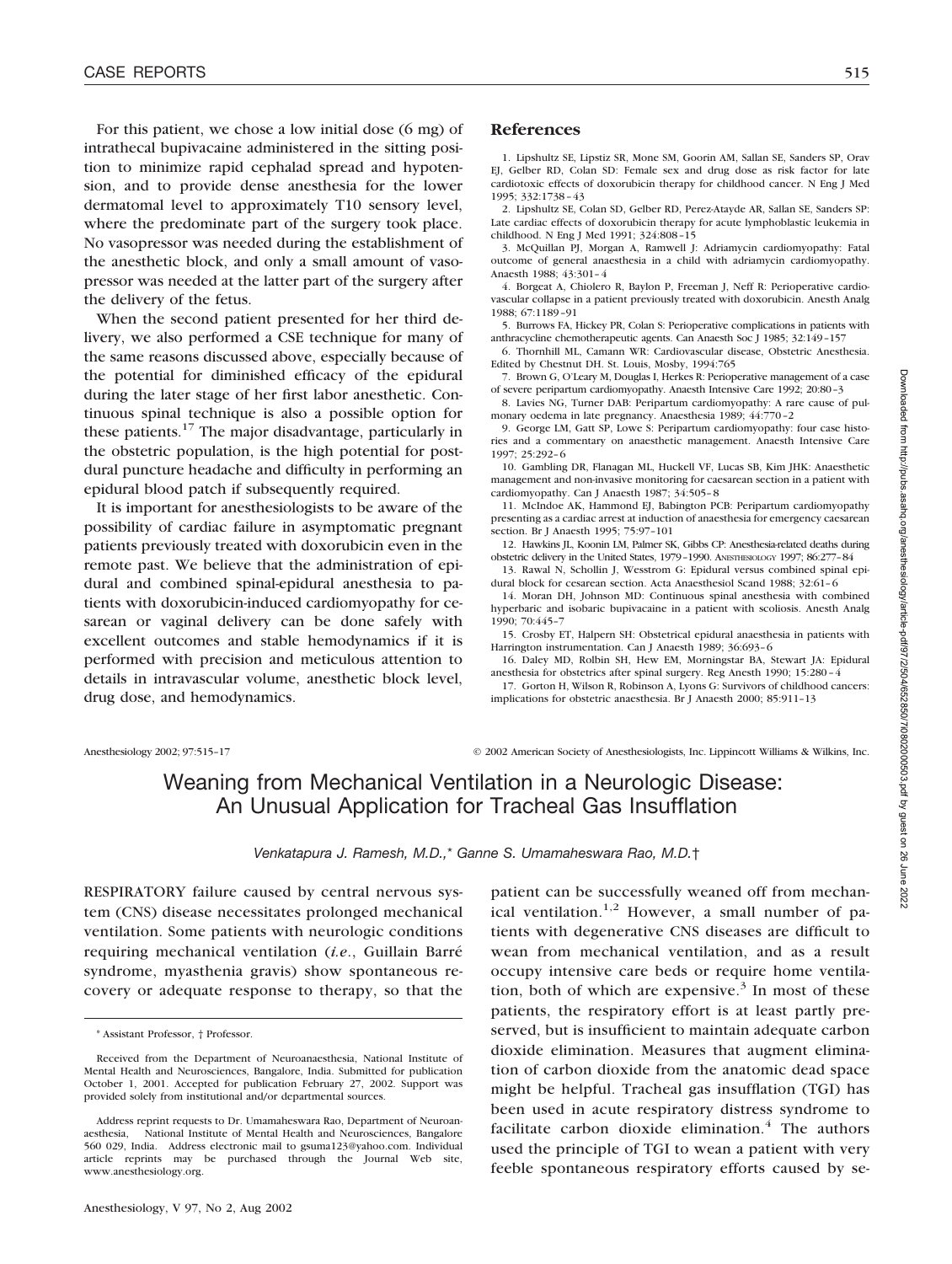

**Fig. 1. A schematic diagram of the tracheal gas insufflation system used for weaning: (***1***) humidifier; (***2***) gas insufflation catheter; (***3***) short catheter mount open to atmosphere; (***4***) tracheostomy tube; (***5***) carina.**

vere central nervous system disease from mechanical ventilation.

## **Case Report**

A 10-yr-old girl weighing 24-kg was admitted to our hospital with an 8-day history of fever, headache, and vomiting, and a 3-day history of depressed consciousness and convulsions. Her Glasgow Coma Score (GCS) was 6. A diagnosis of Japanese encephalitis was made on the basis of a computed tomographic (CT) scan and serologic examinations. Her neurologic and respiratory function deteriorated over 12 h, necessitating tracheal intubation and mechanical ventilation. At the time of her admission to the intensive care unit (ICU), her respiratory efforts were minimal. She had a heart rate of 100 beats/min and a blood pressure of 110/60 mmHg. Her lungs were ventilated using a Dräger Evita II-Dura® ventilator (Dräger Medizintechnik GmbH, Lübeck, Germany) in a BIPAP mode. Her arterial blood gases during ventilation at an F<sub>IO<sub>2</sub></sub> of 0.5, and a minute volume of 5.6 l/min showed a Pa<sub>O<sub>2</sub></sub> of 150 mmHg and a Pa $\cos_2$  of 32 mmHg. By day 25, her spontaneous respiratory effort improved marginally to the extent that she could consistently initiate spontaneous breaths at a frequency of 15–20 breaths/min and a minute volume of 5.3–6.0 l/min, while being ventilated in a continuous positive airway pressure mode with an end-expiratory pressure of 10 cm  $H_2O$ , a pressure support of 12 cm  $H_2O$ , an FIO<sub>2</sub> of 0.5, and a flow trigger of 3 l/min. An attempt at weaning by T-piece trial at this point was aborted as her respiratory rate increased to greater than 60 breaths/min and her Spo<sub>2</sub> decreased to less than 90% in 5 min. T-piece weaning trials were conducted and aborted on four different occasions over the next 5 weeks.

After 2 months of ICU stay, the patient's spontaneous respiratory effort continued to be very feeble with tidal volumes unrecordable by a spirometer because of very low flows. During T-piece trials, her arterial oxygenation could be maintained with increased  $FIO<sub>2</sub>$ , but arterial Pco<sub>2</sub> increased rapidly. At this stage, tracheal gas insufflation (TGI) was considered an option to decrease her  $P_{ACO<sub>2</sub>}$  values so that she could be weaned from mechanical ventilation. A schematic representation of the system used for TGI is shown in figure 1. A 2-mm ID polyvinyl chloride catheter was passed through the suction port of the tracheostomy tube catheter mount (open to atmosphere) so that its tip was just above the carina. Oxygen was administered through this catheter at a rate of 3 l/min after humidification using a heated humidifier (MR 428®, Fisher and Paykel, Auckland, New Zealand) maintained at 35–37°C. Her respiratory rate was 15–20 breaths/min while she was on the ventilator with a CPAP of 10 cm  $H<sub>2</sub>O$  and a pressure support of 12 cm H<sub>2</sub>O. It increased to  $50-60$  breaths/min while she was on spontaneous breathing without TGI but decreased to 30–35 breaths/ min on spontaneous respiration with TGI. Arterial blood gases on the TGI system were found to be acceptable at 30 and 90 min when compared with those on a 30-min T-piece trial just before the TGI trial (table 1). Over the next 11 days, weaning trials with this system were continued during the day with progressively longer periods of TGI. Chest physiotherapy and tracheal suctioning were carried out frequently to prevent retention of secretions and development of atelectasis. Her arterial oxygen saturation was greater than 95% throughout her course. There was no evidence of drying of tracheobronchial secretions or formation of mucus plugs. The TGI system was removed during tracheal suction to avoid its interference with clearance of secretions. On day 72, the patient was weaned off from mechanical ventilation totally. On day 75, she was transferred out of the ICU on TGI with an airflow of 3 l/min.

# **Discussion**

Tracheal gas insufflation has been used to promote carbon dioxide elimination in severe acute respiratory distress syndrome requiring mechanical ventilation with high airway pressures. $4.5$  A recent study reported a decrease of Paco<sub>2</sub> by 28  $\pm$  11% when TGI was used during mechanical ventilation at low-tidal volumes that would have increased the Paco<sub>2</sub> at a rate of  $0.5-1.5$  mmHg/ min.<sup>6</sup> In the current patient with minimal respiratory effort, in whom Paco<sub>2</sub> increased at a similar rate during spontaneous breathing (table 1), we used the principle of TGI to facilitate weaning from mechanical ventilation.

|  |  |  |  | Table 1. Arterial Blood Gas Values before and during Different Phases of Weaning |
|--|--|--|--|----------------------------------------------------------------------------------|
|  |  |  |  |                                                                                  |

|                          | On Ventilator<br>(baseline) <sup>+</sup> | 30 min of T<br>Piece Trial | 30 min of TGI<br>Weaning | 90 min of TGI<br>Weaning | Day 15 of TGI‡ |
|--------------------------|------------------------------------------|----------------------------|--------------------------|--------------------------|----------------|
| pH                       | 7.42                                     | 7.29                       | 7.33                     | 7.39                     | 7.35           |
| $PaO2$ (mmHg)            | 149                                      | 247                        | 72                       | 81                       | 82.7           |
| Paco <sub>2</sub> (mmHg) | 32.5                                     | 53.6                       | 43.8                     | 38                       | 32.4           |
| $HCO3-$ (mm)             | 21                                       | 25                         | 22.5                     | 22.7                     | 18.3           |
| ABE (mm)                 | $-2.1$                                   | $-2.1$                     | $-3.2$                   | $-1.6$                   | $-4.6$         |
| $Sao2$ (%)               | 99                                       | 99.6                       | 93                       | 95                       | 95             |

\* Blood gas on TGI with oxygen; † FIO2 0.5 and min volume 5.6 l/min; ‡ blood gas with TGI on air.

 $TGI =$  tracheal gas insufflation;  $ABE =$  actual base excess.